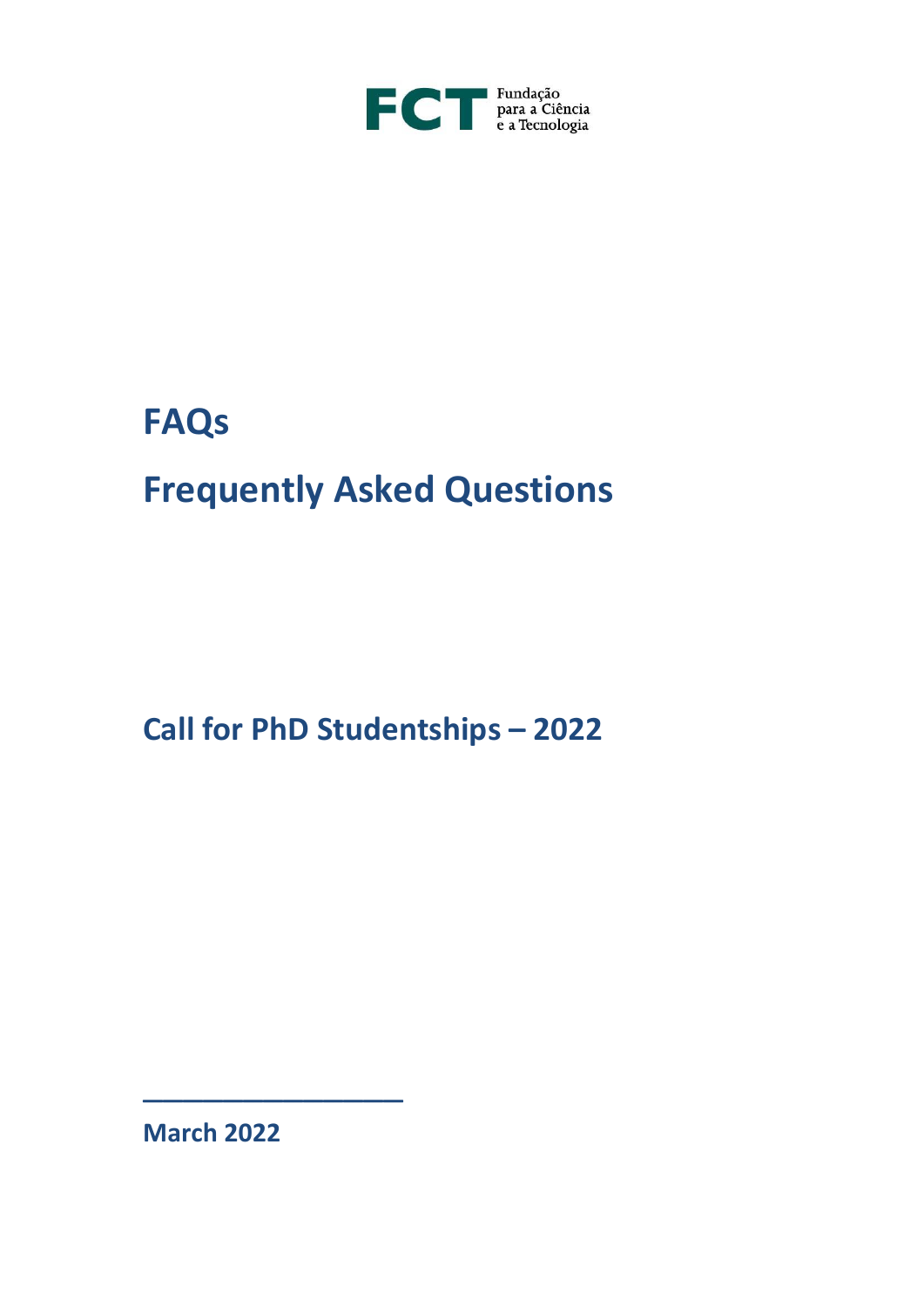

#### <span id="page-1-0"></span>**INDEX**





 $\mathbf 1$ 

kião EUROPEIA<br>não Social Europea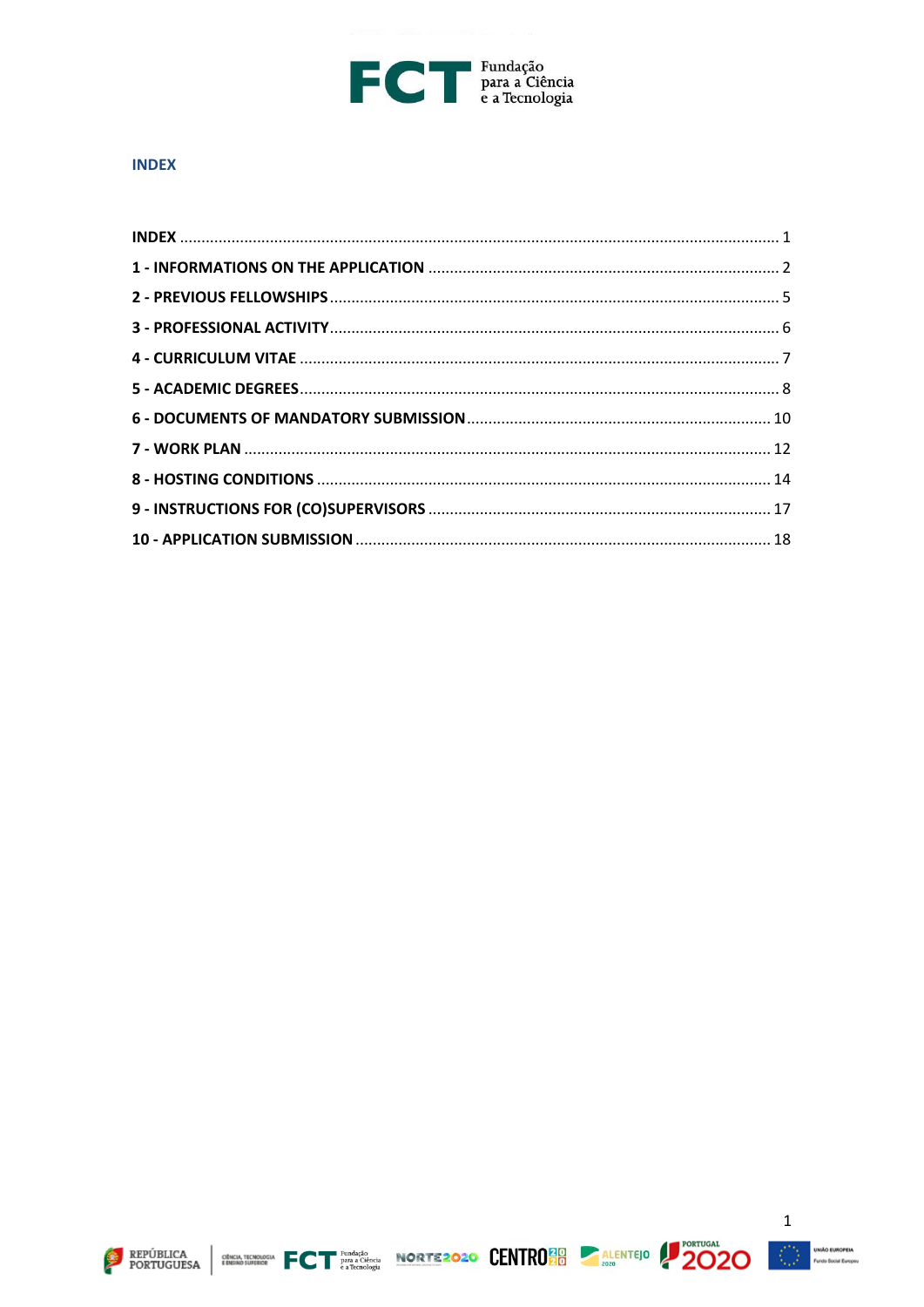

#### <span id="page-2-0"></span>**1 - INFORMATIONS ON THE APPLICATION**

#### **1.1 - On which platform should I submit the application?**

Application must be completed and submitted directly in the MyFCT platform (available at: [https://myfctMyFCT.fct.pt/\)](https://myfct.fct.pt/).

To access the MyFCT platform you need to have a CIÊNCIA ID, your unique national identifier and authenticator that allows you to have access to various science services. If you do not yet have this identifier, you can register through the address: [https://www.ciencia](https://www.ciencia-id.pt/CienciaID/Passo1.aspx)[id.pt/CienciaID/Passo1.aspx\)](https://www.ciencia-id.pt/CienciaID/Passo1.aspx).

CIÊNCIA ID allows access to the MyFCT platform and to the platform where the curriculum must be filled out – **CIÊNCIA**VITAE (available through: [https://cienciavitae.pt/\)](https://cienciavitae.pt/) that will be associated with the application.

For a better user experience in MyFCT, FCT recommends the use of the **Chrome** or **Firefox** browsers, preferentially.

# **1.2 - Which criteria must my application meet to be admissible in the specific line of application in a non-academic environment of the 2022 Call for PhD Studentships?**

To apply in the **specific line of application**, the work plan will have to be carried out totally or partially in **non-academic entities**, namely in companies, Collaborative Laboratories, Technology and Innovation Centres, Technological Interface Centres, Public Administration or third sector entities.

It is mandatory to indicate **at least one non-academic host institution**, and to associate **one member of the supervising team integrated in the non-academic host institution** (minimum).

We emphasize that applicants must also show the contribution of non-academic entities to the development of work included in the research plan, in the "Adequacy of Hosting Conditions" field.

#### **1.3 - What are Third Sector Entities?**

The third sector includes all private entities of public utility originating from the civil society. Thus, the third sector includes all non-profit and non-governmental organizations in which the objective is to provide services of a public nature, and that act voluntarily with civil society, aiming at its improvement. Within the scope of this call, the following will be considered as third sector entities: Associations, Foundations, Local Development Institutions, Charities, Museums, Non-Governmental Organizations (NGOs), Private Institutions of Social Solidarity (IPSS), Mutual Associations, Cooperatives, among others.

Applicants that integrate third sector entities as host institutions may apply for the specific line of application in a non-academic environment of the 2022 Call for PhD Studentships.









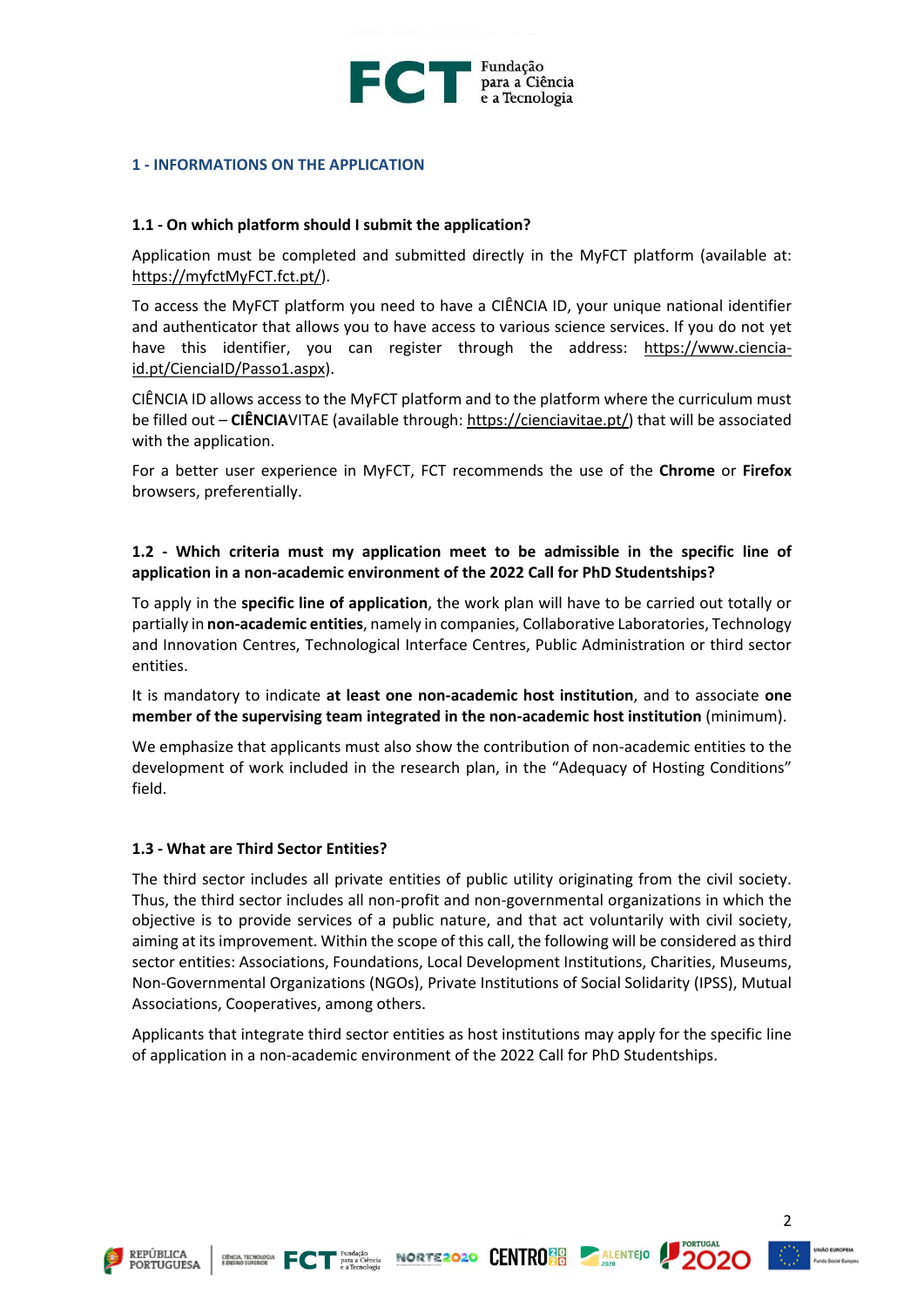

## **1.4 - My host institution is an Associated Laboratory or a R&D Unit also recognized as Technological Interface Centre. Which line of application can I apply for?**

You can choose to apply in any of the application lines of the 2022 Call for PhD Studentships.

It should be noted, however, that each applicant **may submit only one application in the call**, under penalty of cancellation of all applications submitted, so the applicant should choose the line of application that she/he considers as the most favourable to assess the work plan related to the application.

#### **1.5 - In which language should I submit the application?**

The application form should be filled out either in Portuguese or in English as well as all uploaded documents, CV (applicants and supervisors), recommendation and letters of support. The documents presented in a different language, rather than Portuguese or English, will not be considered for evaluation purposes.

## **1.6 - To apply to this call, do I need to have an ORCID ID?**

No, an ORCID ID is optional for applicants and supervisors. You may submit the application even if the ORCID section is in a "Not Filled in" status.

You may create an ORCID identifier by registering as a new user at [https://orcid.org/register,](https://orcid.org/register) where an ORCID identification number will be assigned to you. This number appears on the lefthand side of the screen under your name. It consists of 16 digits in four groups of four, e.g., http://orcid.org/xxxx-xxxx-xxxx-xxxx.

#### **1.7 - How to make my ORCID ID visible in the application?**

If you intend to associate your ORCID identifier in your application, you must access the menu "Profile> ORCID" on the top-right side of your personal MyFCT area and authorize ORCID ID access. There is also a field in the **CIÊNCIA**VITAE CV to indicate your ORCID.

Please note that any elements present in ORCID that are not mentioned in the submitted CV (**CIÊNCIA**VITAE and CV Synopsis) will not be considered.

#### **1.8 - When selecting the field and subfield, will I be selecting the evaluation panel as well?**

Yes, in the applications submitted to the regular line of application, the main scientific field/secondary scientific field/subfield combination will determine the evaluation panel in which your application will be evaluated, and the designation of the panel that results from this combination is indicated in the application form. You should ensure that the panel resulting from your subfield selection is the most appropriate for evaluating your application, by consulting Annex I of the Notice of the Call (Evaluation Guide).

Applications in a non-academic environment, submitted in the specific line of application, will be evaluated by a specific evaluation panel. Even so, the selection of the main scientific field/secondary scientific field/subfield is also relevant, as this will be a multidisciplinary panel, consisting of experts from the different scientific fields selected by the applicants.







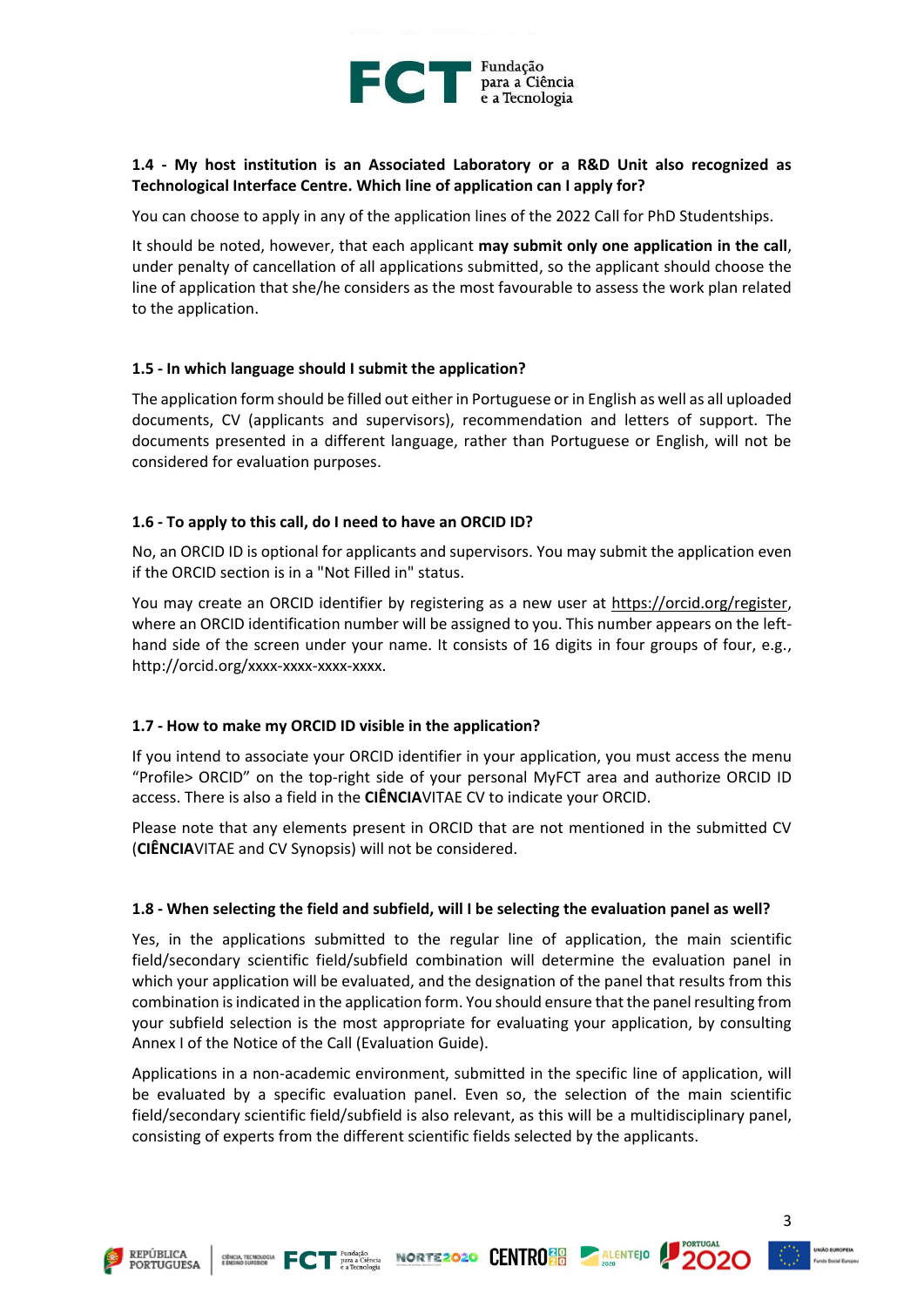

### **1.9 - I am not sure about which scientific field to choose. What should I do?**

The main objective of the main scientific field is to allow your application to be associated to an evaluation panel with the most appropriate experts, as mentioned in the Notice of the Call Annex I - Evaluation Guide.

## **1.10 - What should I select under Subfield?**

You should select the scientific subfield that better matches the thematic area of the work plan and which is included in the Main Scientific Field. Only when none of the subfields mentioned in Annex I of the Evaluation Guide fits the work plan of your application, should you select the option "Other", then indicating the most appropriate designation.

## **1.11 - What are both in Portugal and abroad fellowships?**

For these fellowships, the applicant carries out a work plan in Portugal and in another country, under co-supervision. There is a limit to the length of stays abroad of two years (No. 8 of Article 6 of the FCT Regulation for Studentships and Fellowships).

Hence, for a both in Portugal and abroad fellowship it is mandatory to indicate:

- i) a foreign host institution;
- ii) a member of the supervising team affiliated with the indicated foreign institution.

If the two conditions are not guaranteed, the application is automatically converted to a PhD studentship in Portugal, being evaluated accordingly.

#### **1.12 - May I apply for a PhD studentship that takes place entirely or partially abroad?**

Yes, you may apply for:

- i) a **both in Portugal and abroad studentship** if the work plan will be carried out partially at foreign institutions, or
- ii) an **abroad studentship** if the work plan takes place entirely in a foreign institution.

In both cases, you must prove that you are a citizen permanently and usually living in Portugal at the starting date of the studentship, under the terms of No. 2 of Article 9 of the RBI. This requirement is applicable to both national and foreign citizens.

When conditionally granting the studentship, at the time of contract signature, it is mandatory to present the documental proof, namely the permanent residence permit valid on the date required for the start of the studentship, or the residence certificate ("*Atestado de Residência*", for national citizens). These documents are not required for application submission.

When the work plan is carried out exclusively abroad, you must select the option "Abroad" and a specific field will appear to justify this choice, where you should clearly explain the reasons for your option, namely the fact that there is no participation of national institutions.

Abroad and both in Portugal and abroad studentships are applicable to candidates applying for the general line of application or the specific line in which the work plan takes place totally or partially in non-academic entities.





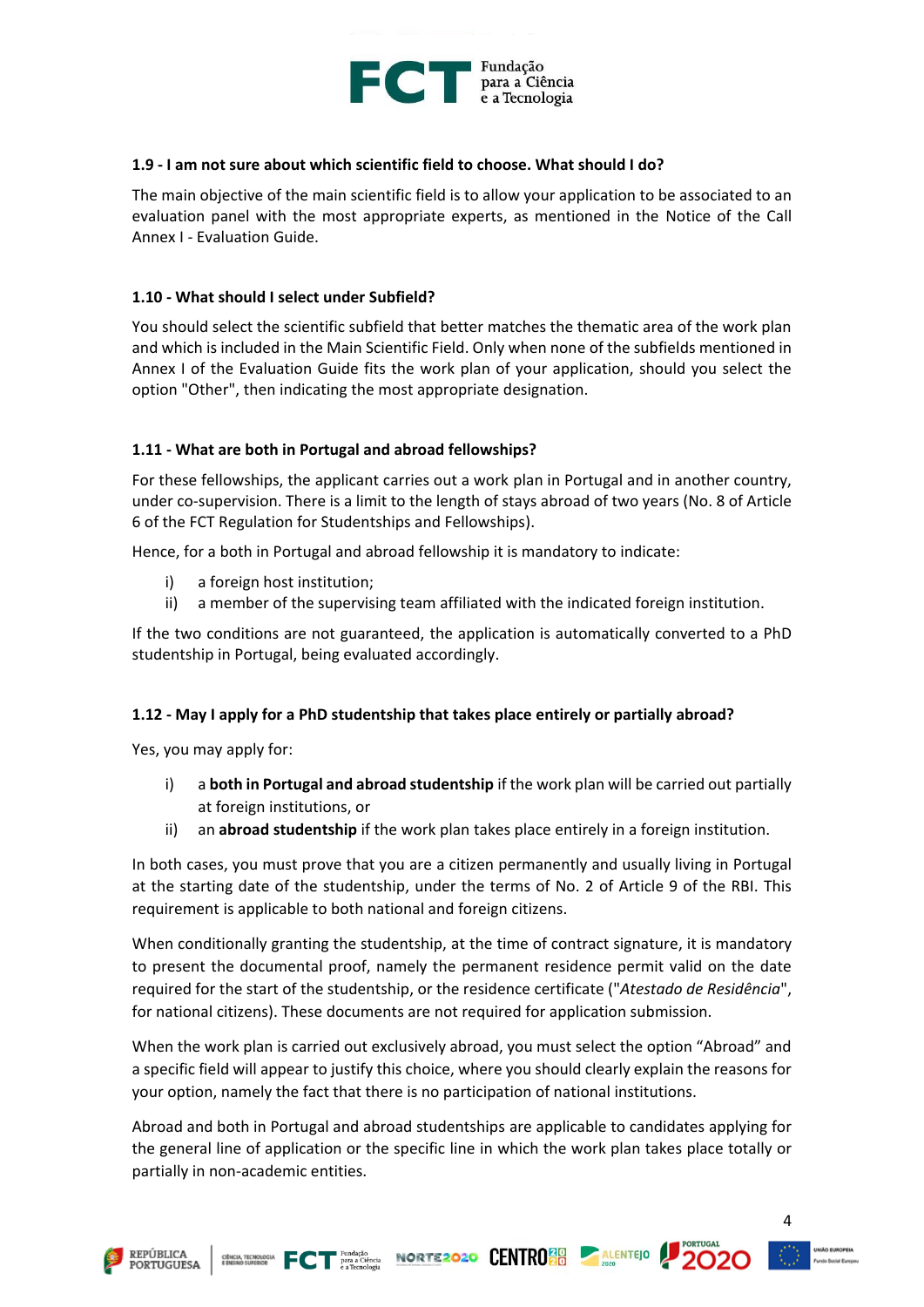

## **1.13 - I am a citizen of a non-EU member country. May I apply to a PhD studentship?**

Yes, applicants who are citizens of third-party states are admissible to the 2022 Call for PhD Studentships, when complying to the requirements mentioned in point 4.2 of the Notice of the Call.

## **1.14 - Do I need to submit a proof of residence in the application?**

No. The applicants who wish to carry out their research fully in Portugal do not need to present a proof of residence in the country. Applicants to a both in Portugal and abroad fellowship, or an abroad studentship will need to prove that they have permanent and regular residence in Portugal, however, this proof of residence will only be required at the contracting stage. These requirements are applicable to both national and foreign citizens.

## **1.15 - Are applicants with a proven degree of disabilities granted any bonuses?**

Yes. Applicants with a proven degree of disability shall have a bonus of 20% on criterion A  $-$ Merit of the Applicant if the disability is equal or above 90%, or a bonus of 10% if the disability is equal or above 60% and under 90%. Disabilities of less than 60% are not awarded bonuses.

## **1.16 - Which document should I submit to attest the degree of disability?**

The only accepted document to attest the degree of disability is the "*Atestado Médico de Incapacidade Multiuso*" – AMIM, issued according to the Decree-Law No. 202/96, of 23 of October, in its current version. Any other document presented will not be considered for bonus application.

#### <span id="page-5-0"></span>**2 - PREVIOUS FELLOWSHIPS**

#### **2.1 - When is a studentship/fellowship considered to be directly funded by FCT?**

Whenever the contract is established between FCT and the studentship/fellowship holder

# **2.2 - I had a previous studentship/fellowship funded by FCT, either directly or indirectly. May I still apply for a PhD studentship in this call?**

Yes, unless:

• The applicant is in breach of studentship/fellowship holders' duties regarding the previous fellowship, directly or indirectly, funded by FCT. This includes non-delivery of midterm or final reports, or lack of refunding of costs that may be due, according to the applicable legislation and regulations.

• The applicant has previously been awarded a FCT-funded PhD or a PhD in industry studentship, regardless of its duration.







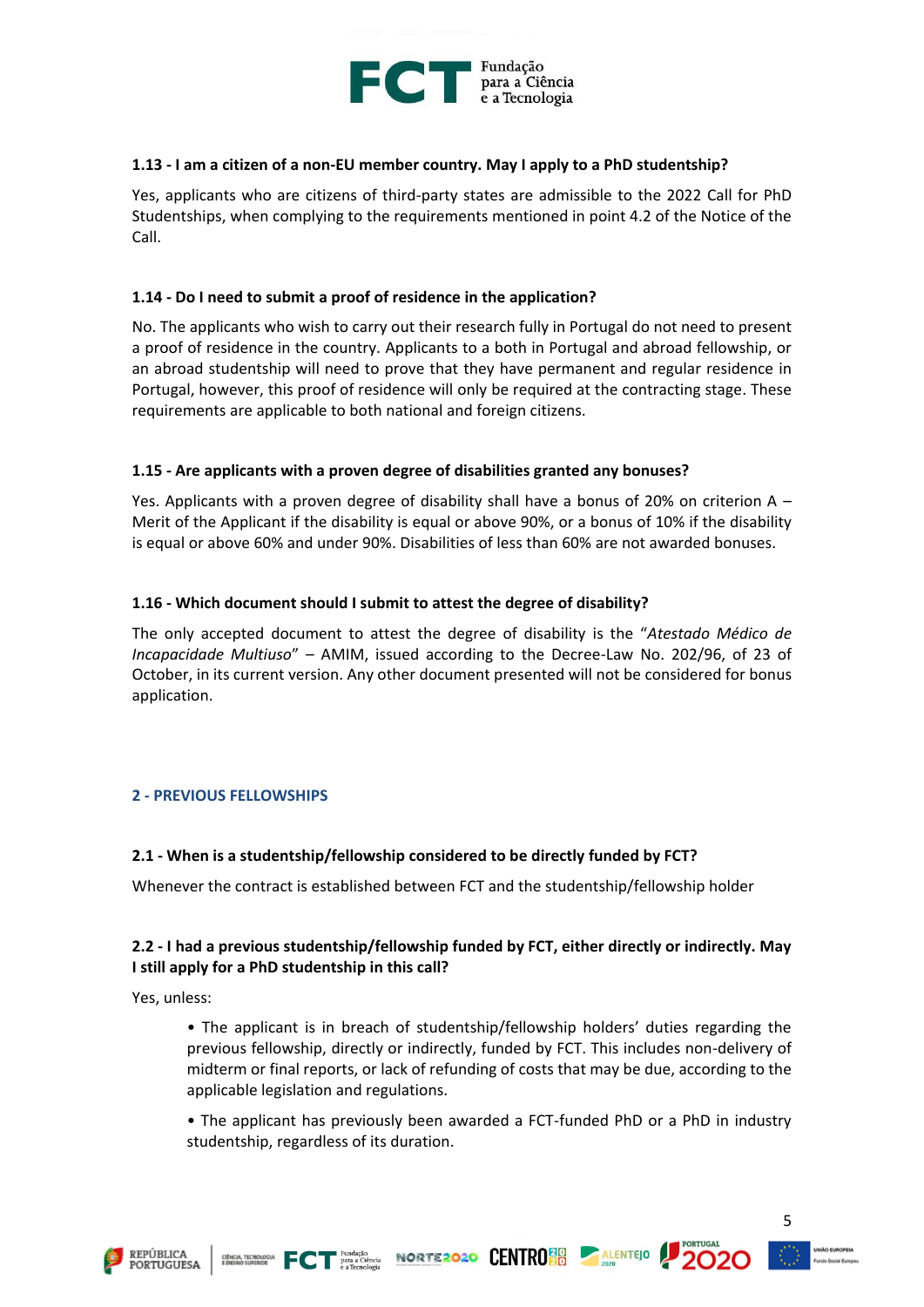

## <span id="page-6-0"></span>**3 - PROFESSIONAL ACTIVITY**

#### **3.1 - Is it possible to hold a job at the same time as the studentship/fellowship?**

Work carried out by the studentship holder falls under conditions of exclusivity, not being allowed the exercise of a professional or remunerated activity, public or private, including the exercise of liberal profession, according to the established in Article 5 of the Research Fellowship Holder [Statute \(EBI\)](https://www.fct.pt/apoios/bolsas/estatutobolseiro.phtml.en) approved by Law 40/2004 of 18 August 2004, in its current versions, and under the terms set forth in the [FCT Regulation for Studentships and Fellowships](https://www.fct.pt/apoios/bolsas/regulamento.phtml.en) (Article 16).

Exceptionally, the activities described in No. 3 and 4 of Article 5 of the EBI may be considered compatible with the regime of exclusive dedication, which, however, cannot compromise the execution of the work plan. The compliance with the exclusive dedication regime is carried out by FCT's analysis for each case, at the contracting stage, requiring the involvement of the supervisor, who is the responsible for supervising the application of this regime. This analysis is based, at this stage, on the activities reported on the starting date of the studentship, although the legal regime applies throughout the entire grant. See also the [FAQ on the exclusive](https://www.fct.pt/faq/brow.phtml.en?faqtema=E579D57E-68BD-4B63-A255-1260A19E5BE1&faqsubtema=B2597C8B-0FFF-4547-8402-F633E029CF6A)  [dedication regime.](https://www.fct.pt/faq/brow.phtml.en?faqtema=E579D57E-68BD-4B63-A255-1260A19E5BE1&faqsubtema=B2597C8B-0FFF-4547-8402-F633E029CF6A)

## **3.2 - My professional activity is compatible with the fellowship according to Article 5 of the Research Fellow Statute. Which procedures should I follow?**

You will have to:

- i) Specify in the respective field of the application form, the activity to be carried out, indicating the institution, nature of the labour relationship, function/role and number of weekly hours;
- ii) Attach a document provided by the institution where you will carry out the activity, indicating the information mentioned in the previous point. If it is impossible to obtain the abovementioned document, this may be substituted by an affidavit indicating the activity, labour relationship, function/role and number of weekly hours.
- iii) Fill in all the fields related to the professional activity before the association of your supervisor.

Your supervisor must, in her/his personal area, "Supervisor area", indicate if the work plan is feasible or not feasible with the accumulation of the declared activities, and justify her/his answer. Without your supervisor's answer, it will not be possible to validate and submit your application.

In case the applicant changes her/his answer in the field of professional activity, namely, by submitting a new professional activity, after the supervisor's answer, the latter will receive a new notification. It is not mandatory for the supervisor to change the declaration previously submitted if she/he wishes to keep the information already filled in.

The abovementioned does not invalidate the fact that, in case of studentship granting and during the contracting process, these or other clarifications may be required.





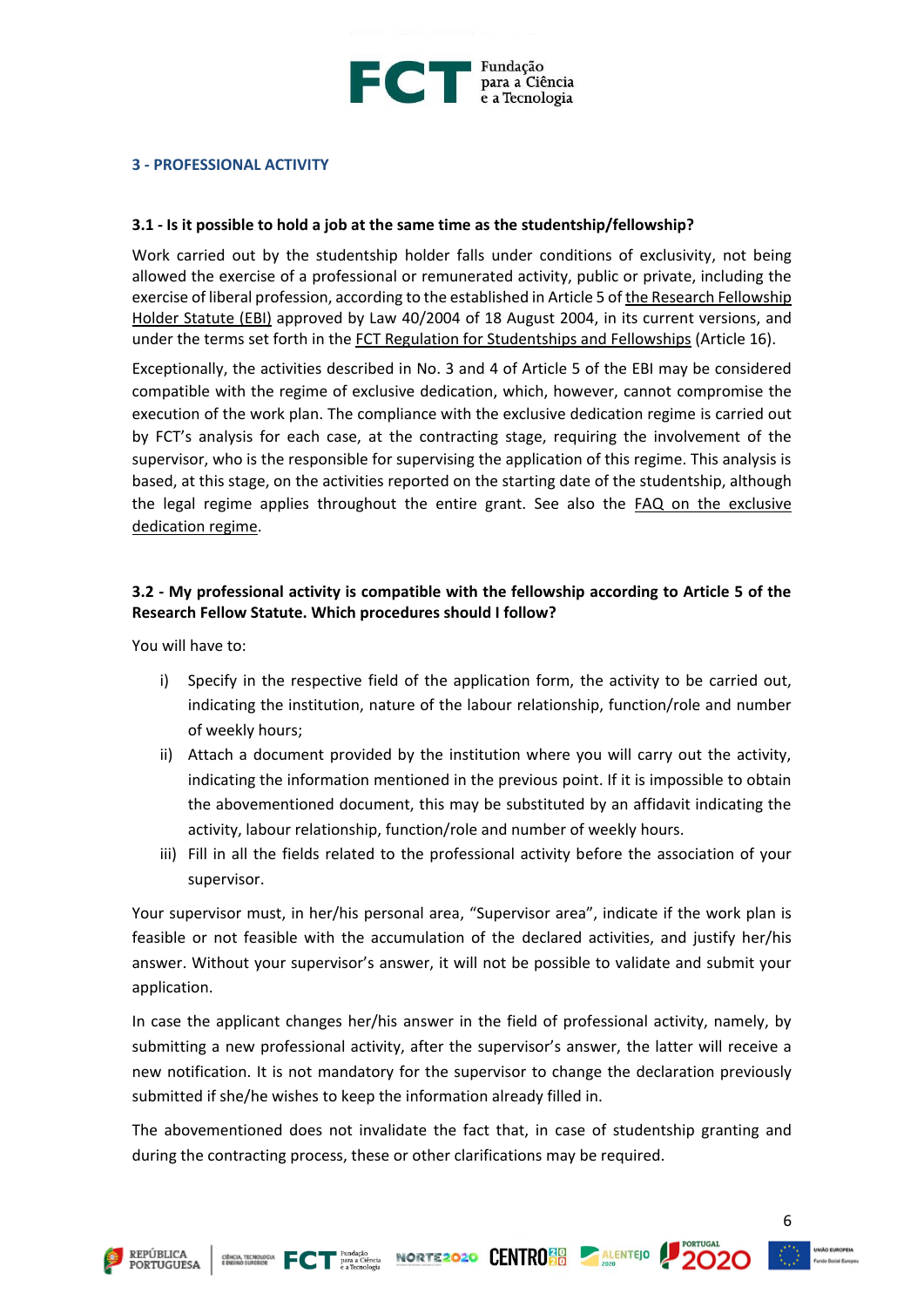

## **3.3 - I am not able to provide the required documents relating to my professional status. How should I proceed?**

When it is not possible to obtain such documents, during the application submission period, the applicant may provide instead a statement indicating the activity, nature of the employment contract, position and the number of weekly working hours, assuming full responsibility for the validity of the information provided.

In case of conditional granting, for studentship contract, the documental proof of the professional status must be presented.

#### <span id="page-7-0"></span>**4 - CURRICULUM VITAE**

#### **4.1 - What type of curriculum vitae must I submit in my PhD studentship application?**

Applicants may only use the curricular management platform **CIÊNCIA**VITAE.

To create a CV in **CIÊNCIA**VITAE platform you need to have a CIÊNCIA ID unique identifier. If you still do not have a CIÊNCIA ID identifier, you may register at: [https://www.ciencia](https://www.ciencia-id.pt/CienciaID/HomePage.aspx)[id.pt/CienciaID/HomePage.aspx.](https://www.ciencia-id.pt/CienciaID/HomePage.aspx)

After this first registration, you may then create your CV in the **CIÊNCIA**VITAE platform, available at: [https://www.cienciavitae.pt/.](https://www.cienciavitae.pt/)

At the platform webpage you may find useful information for the creation and management of your CV, namely, the user manual and frequently asked questions (FAQs). **CIÊNCIA**VITAE has a helpdesk to answer questions available through the address: [info@cienciavitae.pt.](mailto:info@cienciavitae.pt) **The content of CIÊNCIAVITAE CV is your responsibility and you should confirm the accuracy of its information.**

#### **4.2 - How may I associate the CIÊNCIAVITAE CV to my application?**

To associate the **CIÊNCIA**VITAE *curriculum* you need to:

- Grant access to FCT, for each field you want to make public;
- Verify all the levels of access in each field you wish to be available for evaluation;
- Check all the levels of access of fields containing personal data that you wish to share.

When you create your *curriculum vitae* in the **CIÊNCIA**VITAE platform, please make sure that your access level is defined as "Public" or "Semi-Public". Only then will your curricular data, namely education, affiliation, outputs, etc., become accessible to FCT. In case you select the "Private" mode, it will not be possible to access your data.

In the scope of the application, it is mandatory to grant access to FCT in order to access your **CIÊNCIA**VITAE information.

The curriculum vitae will be available after clicking on "Obtain CV **CIÊNCIA**VITAE". The link for the PDF version of your CV will then be available in the application platform, followed by the date and hour of association. Any change in the **CIÊNCIA**VITAE curriculum after the date and

CINER TECNOGULAR FOT BATACTÉRICA NORTE2020 CENTRO 30 ALENTEJO



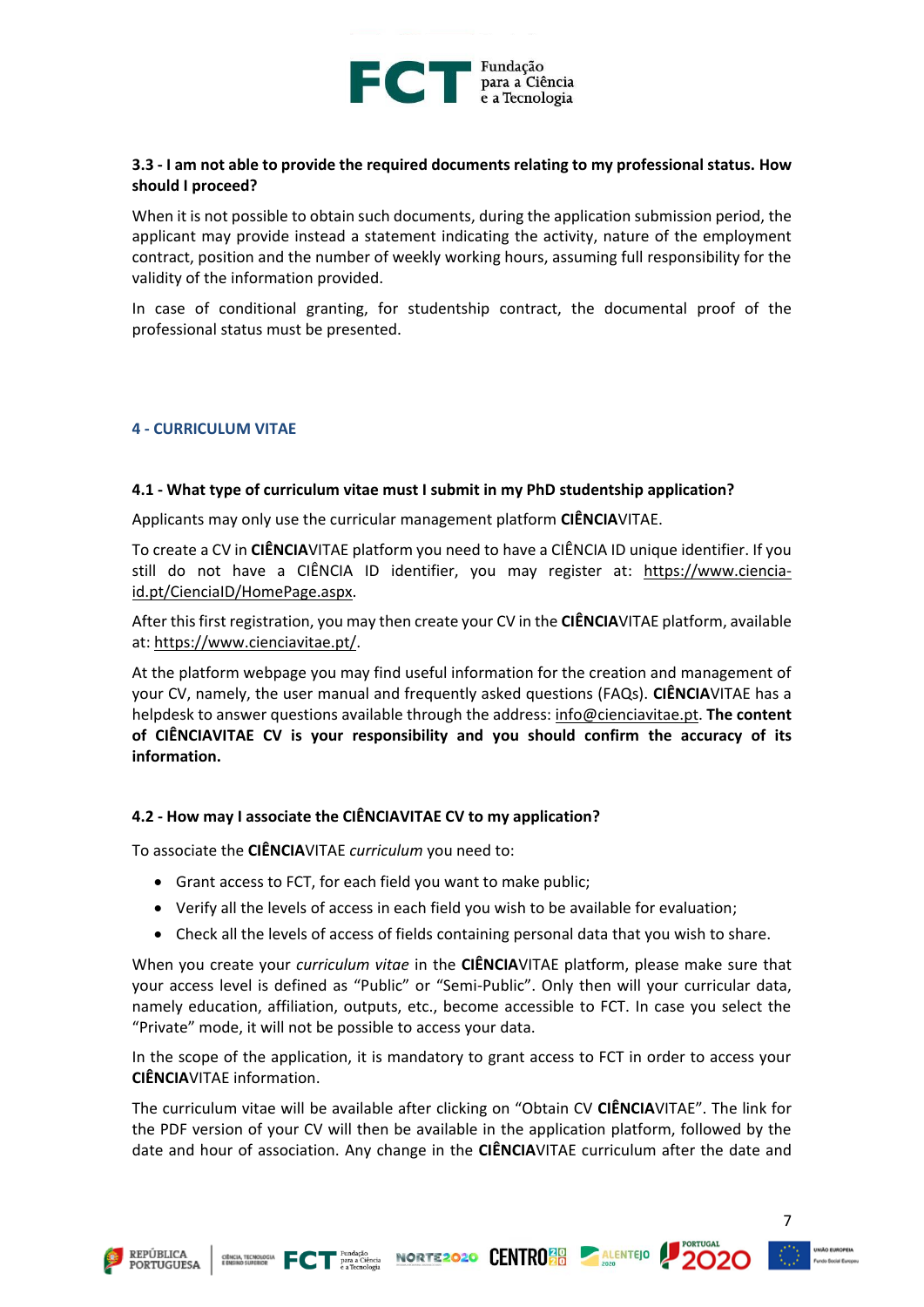

time of association will only be considered if you **remove the CV (click on "Remove") and make a new association** by clicking again on "Obtain CV **CIÊNCIA**VITAE " again.

You should also consult, for each CV field, the specific subset of information recorded in your **CIÊNCIA**VITAE CV to which FCT will have access, by consulting the Excel file provided in the "Guide to FCT calls on the MyFCT platform".

#### **4.3 - What is the CV Synopsis?**

The CV Synopsis is a new mandatory field in the application form for the 2022 Call for PhD Studentships. In this field, applicants must clearly and succinctly identify the most relevant elements of their academic and professional career, such as academic and complementary training, scientific publications, communications at conferences, participation and organization of events, awards, professional or civic experience and other situations considered relevant for the CV assessment. This information will be analysed by the evaluators in an integrated way with the **CIÊNCIA**VITAE CV, to better appreciate the applicant's academic, scientific, professional, and civic path.

#### **4.4 - Does the CV Synopsis replace the association of CIÊNCIAVITAE CV?**

No. It is mandatory to associate the **CIÊNCIA**VITAE, to enable the submission of the application. In the CV Synopsis you should highlight the most relevant aspects of your academic, professional and scientific path, which you consider to be the most pertinent for the evaluation of your application.

#### <span id="page-8-0"></span>**5 - ACADEMIC DEGREES**

#### **5.1 - Which certificates should I include in the application?**

Whenever possible, you should include the certificates of qualification of all your academic career. In the case of post-Bologna degrees, the  $1<sup>st</sup>$  and  $2<sup>nd</sup>$  cycle study certificates should be included. In the case of integrated Master's degrees i) a single certificate may be submitted including both cycles and indicating the final grade (studies equal to or greater than 300 ECTS) or ii) the certificates of the  $1<sup>st</sup>$  and  $2<sup>nd</sup>$  cycle of the integrated Master study may be presented separately. In the case of pre-Bologna courses, the Graduate certificate and the Master's certificate should be presented.

Although the presentation of all academic certificates is not mandatory in the application, it is worth noting that its submission is required to determine the score of the sub-criterion A1 (Academic Career), as established in the Notice of the Call (point 5.1.1, Table 1). **If you do not present any academic degree certificate, the sub-criterion A1 will be scored 0 (A1=0).**







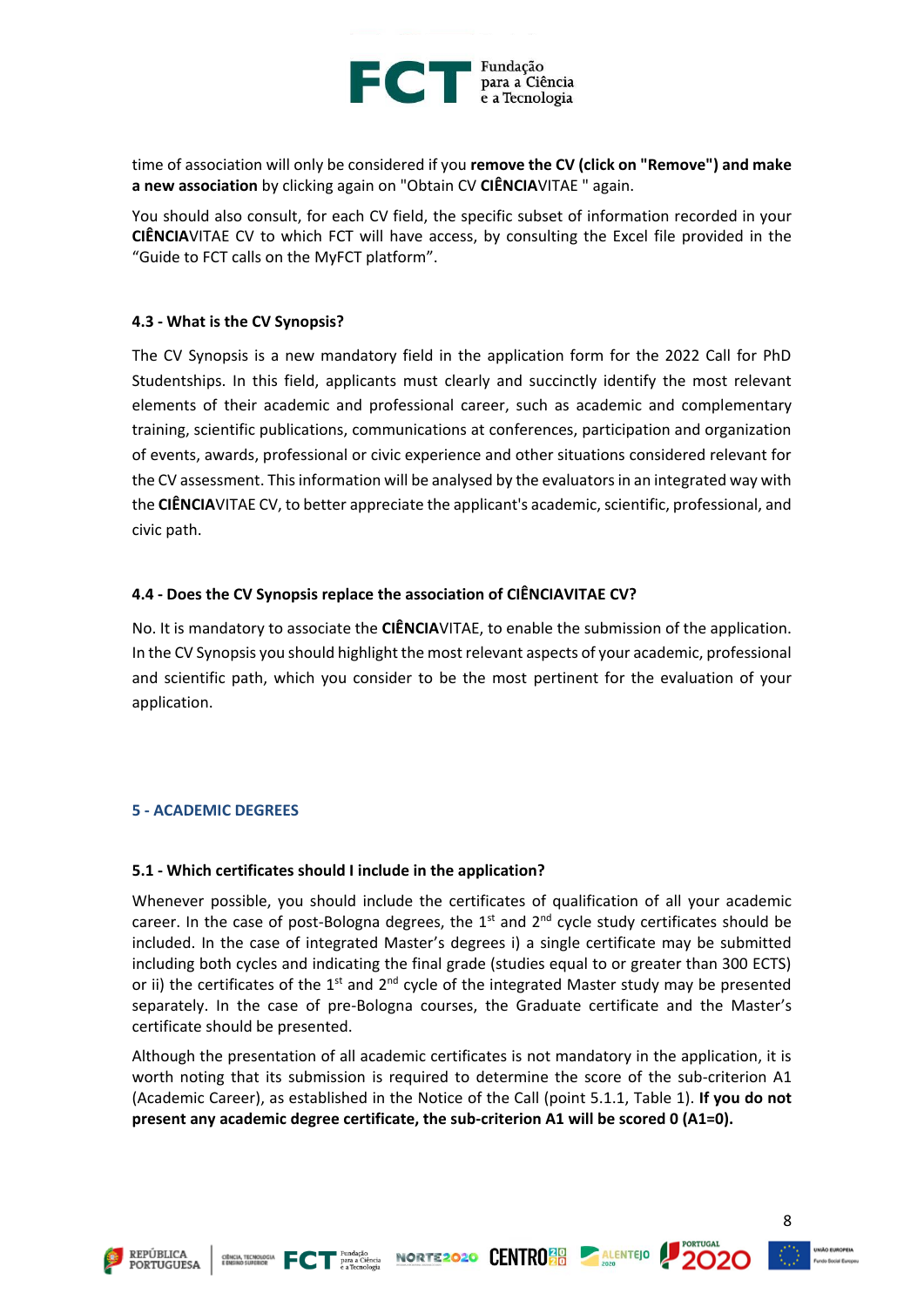

## **5.2 - Should I include in the application form the academic degree certificate indicating the classifications obtained in all the completed disciplines?**

The submission is not mandatory, but for the evaluation of your application it is preferred that you submit the certificate indicating the classification obtained in all the disciplines.

# **5.3 - I have PDF documents corresponding to each page of a certificate. How should I submit them?**

We suggest that you merge the several PDF files into a single file, using an appropriate software.

#### **5.4 - Should I include certificates for all academic degrees I hold?**

The submission of all academic certificates is not mandatory in the application. However, we emphasize the importance of its presentation, since the classification to be assigned in subcriterion A1 (academic career) depends directly on the final classifications registered in the degree certificates submitted. The score to be awarded in sub-criterion A1 will depend, as established in Table 1 of the Notice of the Call, on the presentation of the academic certificates stating the final classification obtained, and in case of foreign degrees' certificates, on the submission of the conversion of classifications to the Portuguese grading scale. **If you do not present any academic degree certificate, the sub-criterion A1 will be scored 0 (A1=0).**

# **5.5 - I hold a two-stage higher education qualification, having obtained a grade of 13 in the 1 ststudy cycle (graduate degree) and 17 in the 2nd study cycle (masters). How will the score of my academic career be calculated?**

Applicants are required to specify the grades obtained in the  $1<sup>st</sup>$  and  $2<sup>nd</sup>$  study cycles, as well as the ECTS completed, in the application form. The following formula will be used to calculate the applicant's average grade:

Final grade average (first degree +Masters) = (Final Grade  $1<sup>st</sup>$  cycle + Final Grade  $2<sup>nd</sup>$  cycle) / 2

In the above example the average grade would be:  $(13 + 17)/2 = 15$ , so the academic career score would be 3.5 (out of 5), by applying Table 1 of the Notice of the Call.

#### **5.6 - I have a foreign degree. How should I proceed?**

For academic degrees issued by a non-Portuguese higher education institution you must submit the recognition of your degree and the conversion of the final grade to the Portuguese grading scale, to apply the scores established in Table 1 of the Notice of the Call to calculate the classification of sub-criterion A1 (academic career). To obtain the recognition of foreign academic degrees and diplomas, as well as the conversion of the respective final grade to the Portuguese grading scale, you should contact a Portuguese public higher education institution, or the Directorate General for Higher Education (*Direção-Geral do Ensino Superior*, DGES). The DGES website has more information on how to proceed: [https://www.dges.gov.pt/en.](https://www.dges.gov.pt/en)





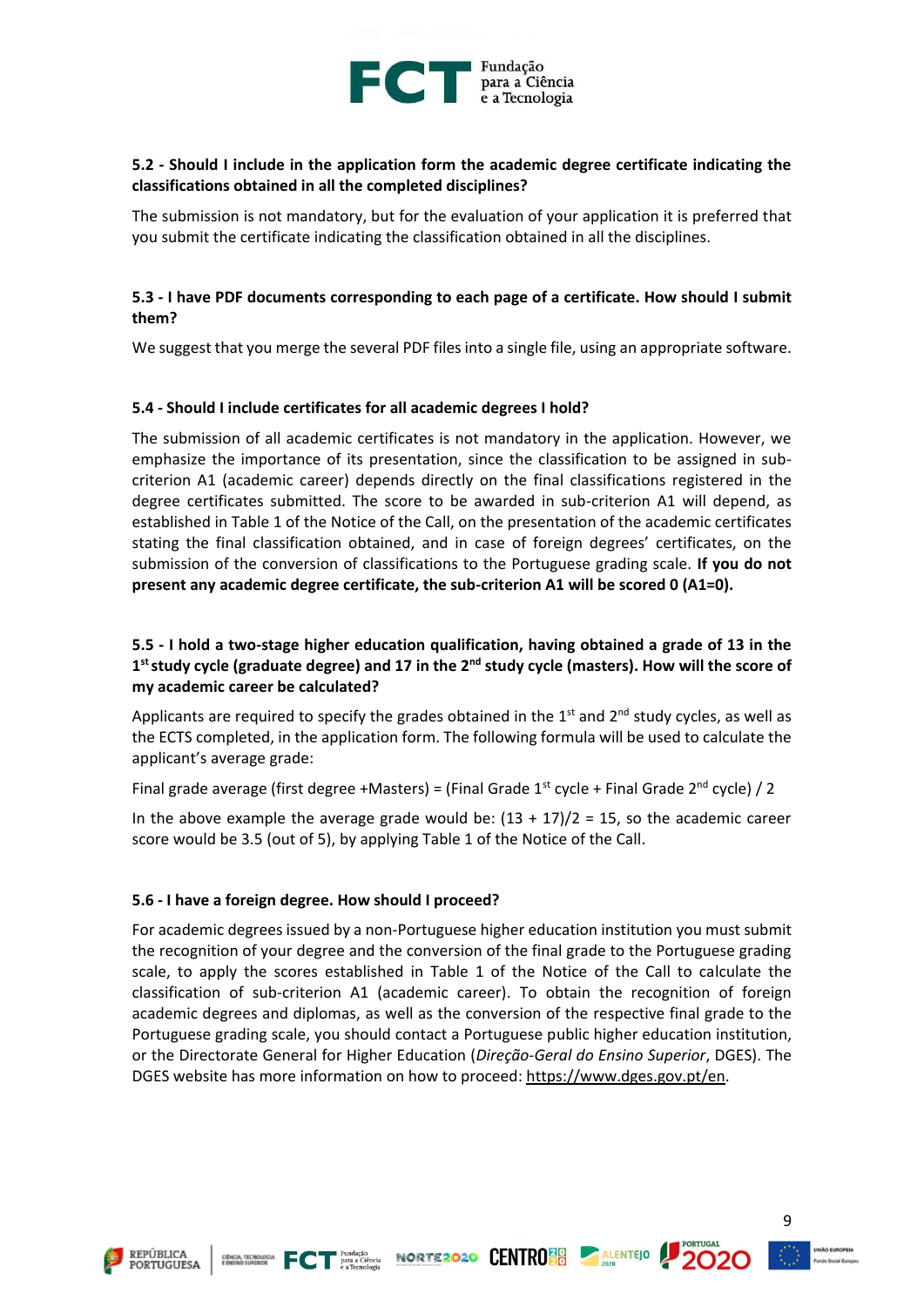

#### **5.7 - Do I need to obtain recognition of all my foreign academic degrees?**

The classification to be assigned to sub-criterion A1 (academic career), by applying the Table 1 scores of the Notice of the Call, will only consider the grades that are duly proven by the submission of the registration of the degrees and the respective conversion of the final grade to the Portuguese grading scale of the academic degrees submitted.

## **If these documents are not presented, the minimum score (A1 = 0) will be assigned in this subcriterion.**

#### **5.8 - What is the supplement/annex to the diploma?**

It is a supplementary document, which contains detailed information about the programme, grades, and the education institution, from an international mobility perspective. In Portugal it is regulated by *Portaria* No. 30/2008 of 10 January.

#### **5.9 - Should I include the supplement/annex to the diploma?**

This document should be included whenever applicable, that is, whenever it is provided by the degree-awarding institution. This document, despite being of optional submission in the application, is relevant to check or verify the final classification and number of credits (ECTS) of the degrees indicated in the application.

#### **5.10 - What is the Percentile?**

The percentile is a statistical indicator that shows the relative position of the final grades obtains in the rank list of grades in the year in which the student was awarded the degree, in the same education establishment and for the same course.

#### **5.11 - Should I include the "Percentile"?**

This document should be included whenever possible, that is, whenever it is provided by the degree-awarding institution.

#### **5.12 - May I apply for a PhD Studentship without having a Graduate and/or a Master's degree?**

Yes, you may.

#### <span id="page-10-0"></span>**6 - DOCUMENTS OF MANDATORY SUBMISSION**

#### **6.1 - Am I required to submit the document that better represents my scientific/professional career?**

Yes. The submission of this document is mandatory in the 2022 Call for PhD Studentships.

CHINE RESERVED ON THE PLANSIS NORTE 2020 CENTRO 20 ALENTEJO



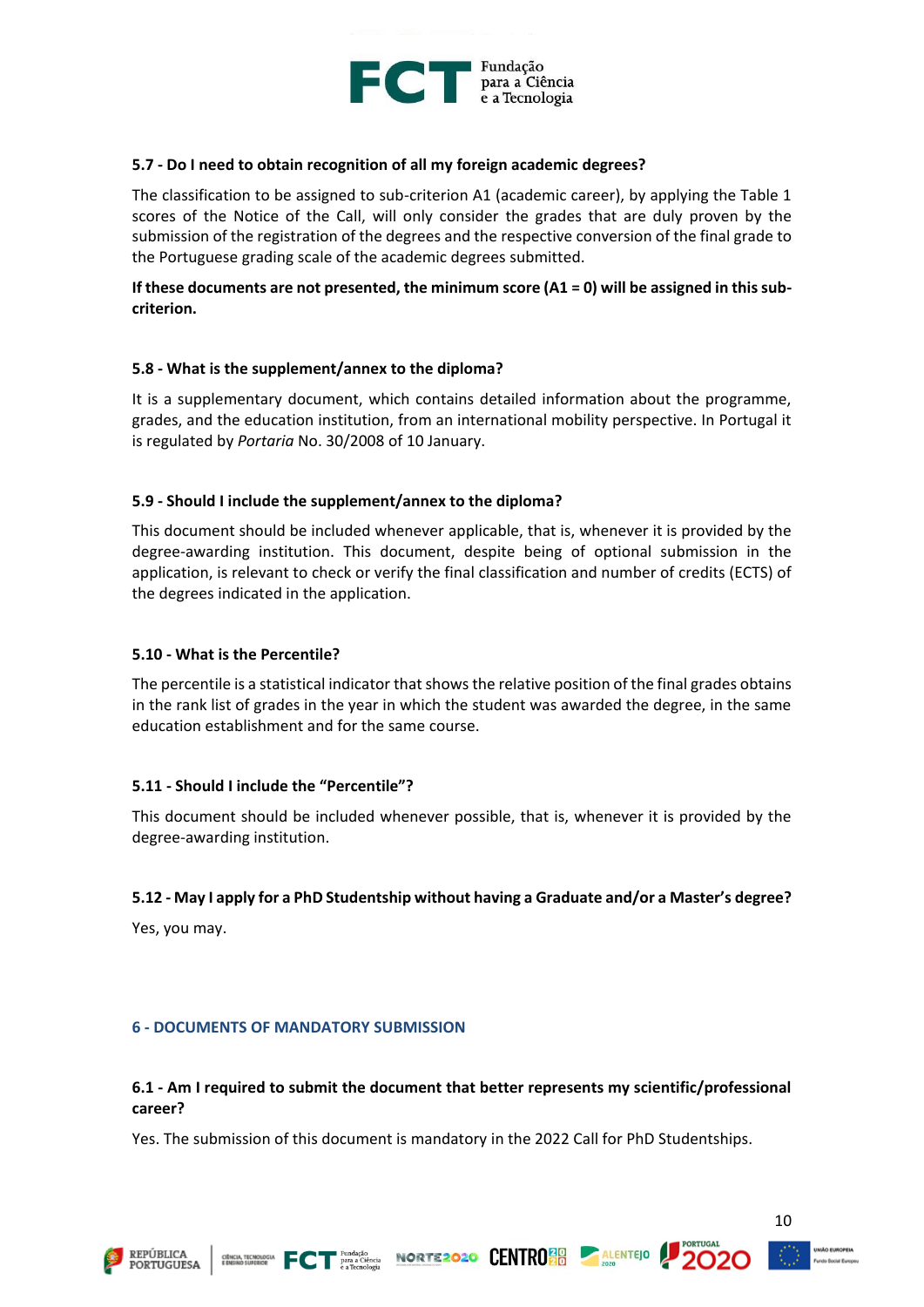

## **6.2 - What type of document may be submitted as illustrating my scientific/professional career?**

The relevant document depends on the applicant's career, and, in particular, on his/her research area. These may include, for example:

- Scientific publications, such as papers in national or international journals, books, book chapters, poster or oral communications at national or international conferences, scientific reports, PhD theses, among others;
- Clear demonstration of scientific or professional achievements, such as, for example, an artistic performance or work of art; within the artistic demonstrations scope, the submission of a portfolio will be accepted, only when properly structured;
- Technical reports prepared in the scope of the professional career or proof of other accomplishments developed under professional or civic activities.

The document should, in both cases, attest to the applicant's ability concerning the application being submitted.

One should **not** submit in this field academic degree certificates, CVs, or documents illustrating applicant's career path, as they will not be considered for evaluation purposes. If a compilation of various documents is submitted in this field (example: article, master's thesis, award, etc.), only the  $1<sup>st</sup>$  element presented in the file will be evaluated, ignoring the following ones.

# **6.3 - In which format can be submitted the documents that illustrate my scientific/professional career?**

Documents in JPEG, PNG or PDF format may be submitted in the proper field of the application form, up to a maximum size of 12 MB.

# **6.4 - Do I have to submit a motivation letter?**

Yes, it is mandatory to present a motivation letter in the appropriate field of the application form, with a limit of 750 words.

#### **6.5 - How many recommendation letters are required?**

Two recommendation letters are required. Letters of recommendation beyond two will not be considered, so, if any of the submitted files contain a compilation of recommendation letters, only the  $1<sup>st</sup>$  letter presented in each submitted file will be evaluated, ignoring the following ones.

## **6.6 - Is it possible to submit recommendation letters without their content being known to the applicant (closed letter)?**

Yes, if you choose to submit a "**closed**" recommendation letter: in this case, the applicant provides the name, affiliation institution and email of the referee to whom the letter will be requested, and the FCT's information system, with the information provided by the applicant, will notify that issuer and provide the information necessary to proceed with the submission of the letter. When the issuer submits the recommendation letter, an "OK" message will be shown in the summary table of the section "Recommendation Letters"; until this moment, the respective field (under the "Document" item) will be empty.







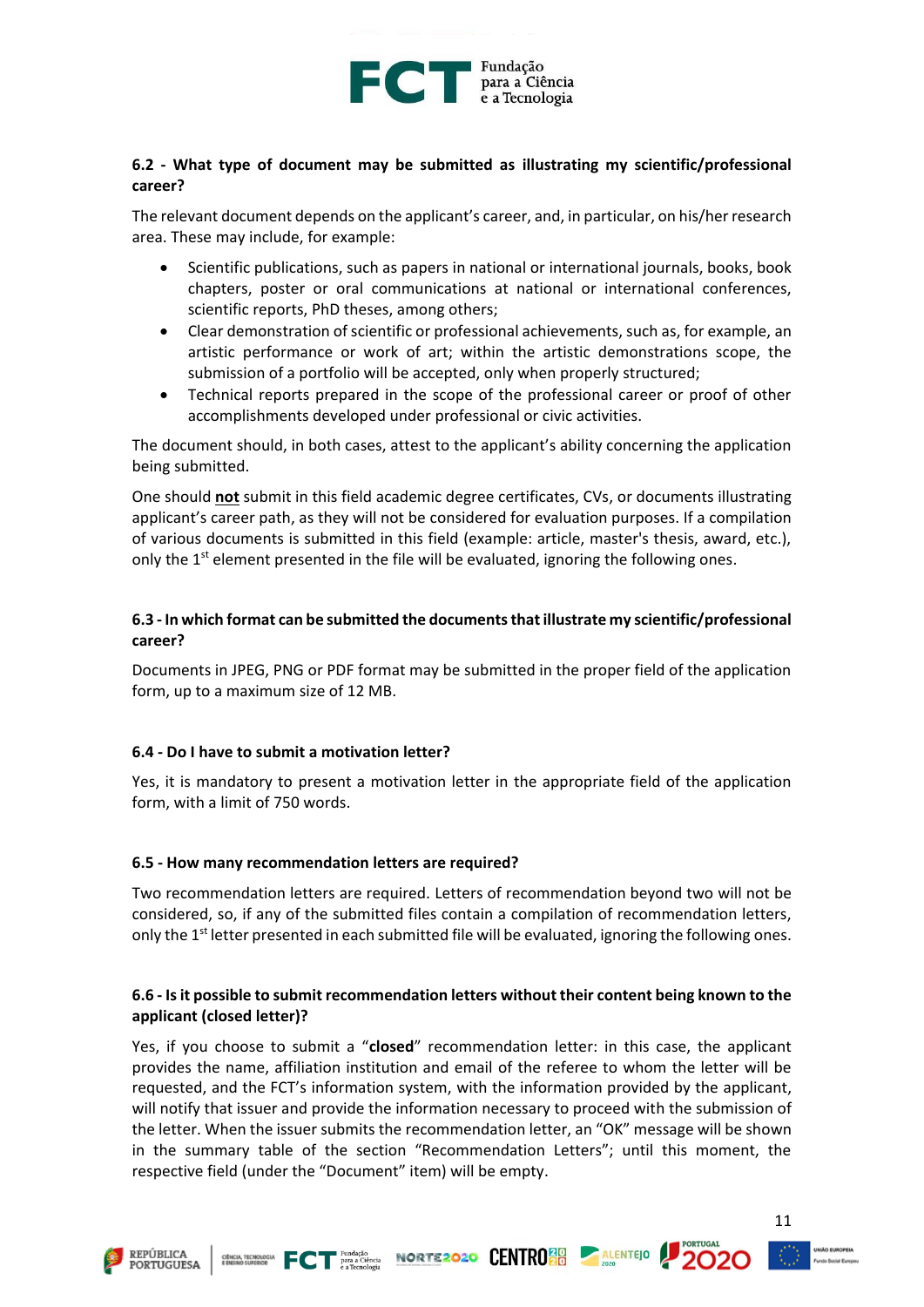

The possibility of uploading scanned versions of recommendation letters by the applicant, directly in the application form, the "**open**" letters, remains available.

## **6.7 - Is there a template for recommendation letters?**

There is no set format; the content is up to the issuer of the letter. However, each letter should specify that they are related with this specific call, should include academic and/or professional context relationship of the referee with the applicant and her/his work, and the referee's opinion on how the applicant's profile is suited to the work plan. Supervising acceptance letters should not be used as recommendation letters.

Recommendation letters may be written in Portuguese or in English. Letters written in a different language than the indicated ones, will not be considered for evaluation purposes.

The two letters submitted must be different and signed by the respective issuer; **letters without issuer's identification will not be considered, which will determine the application as nonadmissible**. Whenever possible, before submitting the letters in the application form, you should make sure that they meet this admissibility requirement. In the case of closed recommendation letters, you must inform the respective issuer about the importance of identifying herself/himself in the submitted document.

#### **6.8 - May the recommendation letters be written by the supervisors?**

Yes, they may be written by the supervisors. It is the applicant's responsibility to choose the author of the recommendation letters. However, as the recommendation letters represent an opportunity for the applicant to highlight additional support, it is suggested that these letters should be issued by third parties, not directly involved in the application. Such recommendation letters must not be mere supervising acceptance letters, as informed in the Notice of the Call.

## **6.9 - May the recommendation letters be written in other languages, besides Portuguese and English?**

No. The recommendation letters, such as the other documents submitted in the application, can only be written in Portuguese or in English, under penalty of non-admission of the application. Letters written in a different language than the indicated ones, will not be considered for evaluation purposes.

# <span id="page-12-0"></span>**7 - WORK PLAN**

# **7.1 - Am I required to include one (or a maximum of 3) of the 17 objectives of the UN Sustainable Development Goals (2030 Agenda)?**

If your work plan falls within one of the goals set out in Agenda 2030 of the United Nations, you should indicate one or maximum 3 of the 17 listed goals. If you consider that your work plan does not fit into any of the goals, you must select the option "No alignment with any of the SDGs".







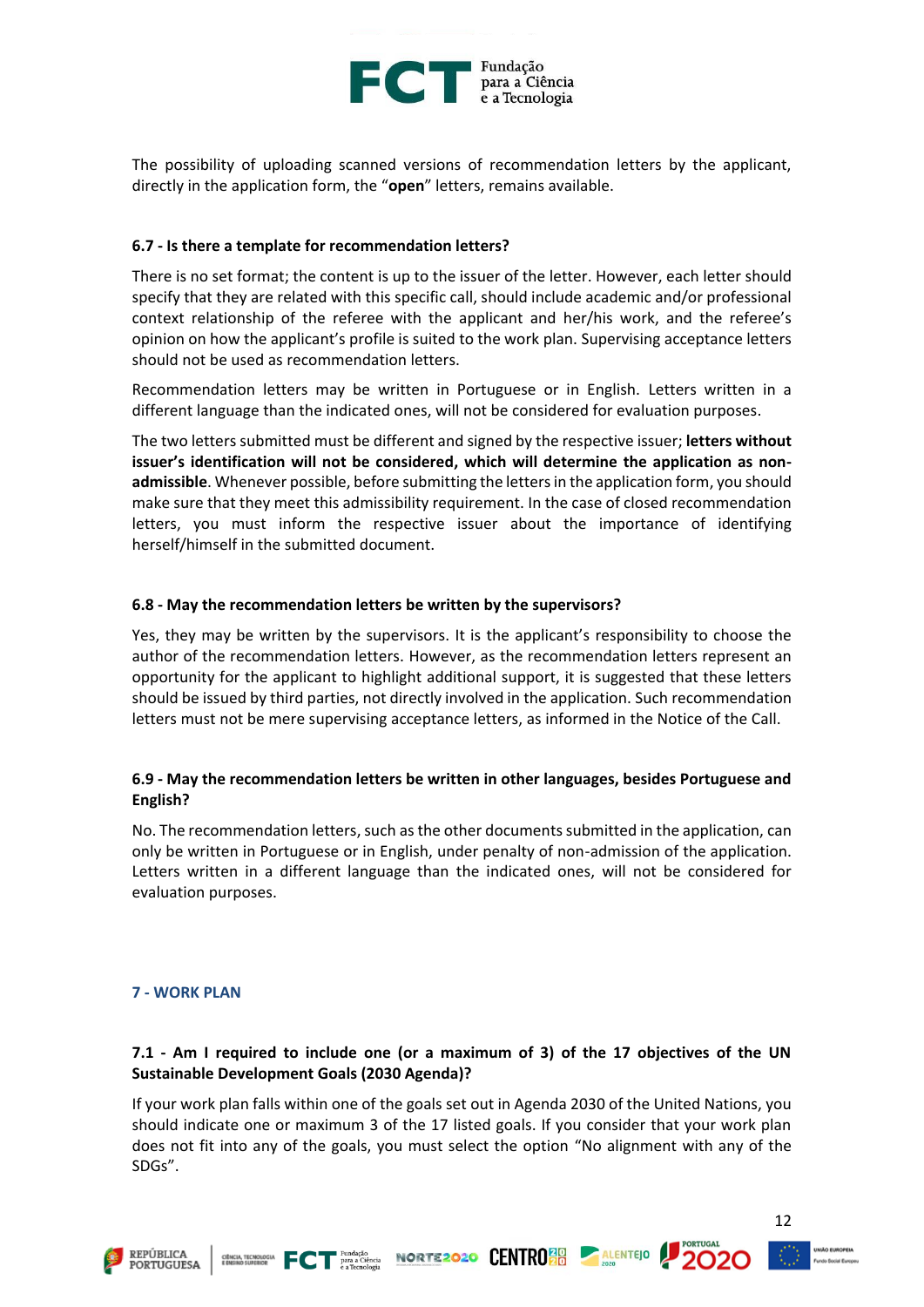

# **7.2 - What is expected in the description of the Adequacy of Hosting Conditions for the full implementation of the work plan?**

In this field, the applicant must show the scientific merit and experience of the supervising team (supervisors and co-supervisors) in the scientific area of the work plan as well as its suitability to supervise the application, by highlighting aspects of the respective *curricula* that are relevant to carry out the tasks proposed for the work plan. The role of each supervisor should be clearly explained, highlighting the relevance of each one's participation and complementarity for the development and feasibility of the work plan.

In this field, you must also mention the quality and suitability of the conditions made available by the host institutions, as well as indicate the tasks to be performed in each of the institutions, if more than one is selected. You should avoid generic descriptions of the host institutions.

Applications submitted in the specific application line, in a non-academic environment, must show the contribution of non-academic entities to the work plan development and, when applicable, the interaction between academia and other sectors.

## **7.3 - What is the difference between the work plan starting date and the studentship starting date?**

In most situations, these dates will coincide, as it will be from the beginning of the studentship that you will begin to execute the work plan submitted in the application. However, if your studentship is intended to complete a work plan that you have already been developing, and which is part of the doctoral studies in which you are or intend to be enrolled in, you can specify an earlier date in the work plan starting date.

The studentship starting date is the date from which you will receive the monthly stipend and cannot, therefore, be earlier than the work plan starting date. This date must comply with the period referred in the Notice of the present call, which is between the September 1st 2022 and August 1st 2023.

#### **7.4 - What should I indicate under Periods of Stay Abroad?**

In both in Portugal and abroad studentships applications, you should always specify the starting date and the length of time of the periods you plan to stay abroad, a rule applicable to the regular line of applications and to the specific line of applications in a non-academic environment as well; this period cannot exceed two years in total.

#### **7.5 - What is the Abstract?**

This is a summary of the applicant's proposed work plan.

#### **7.6 - What is meant by State of the Art?**

It is the current scientific knowledge in the field of research in which the applicant intends to development his/her work plan. This information is meant to frame the proposed work in the existing knowledge and its potential impact in terms of original scientific contribution.

GENTRO BLENTEJO **FORTEZOZO CENTRO E ALENTEJO** 



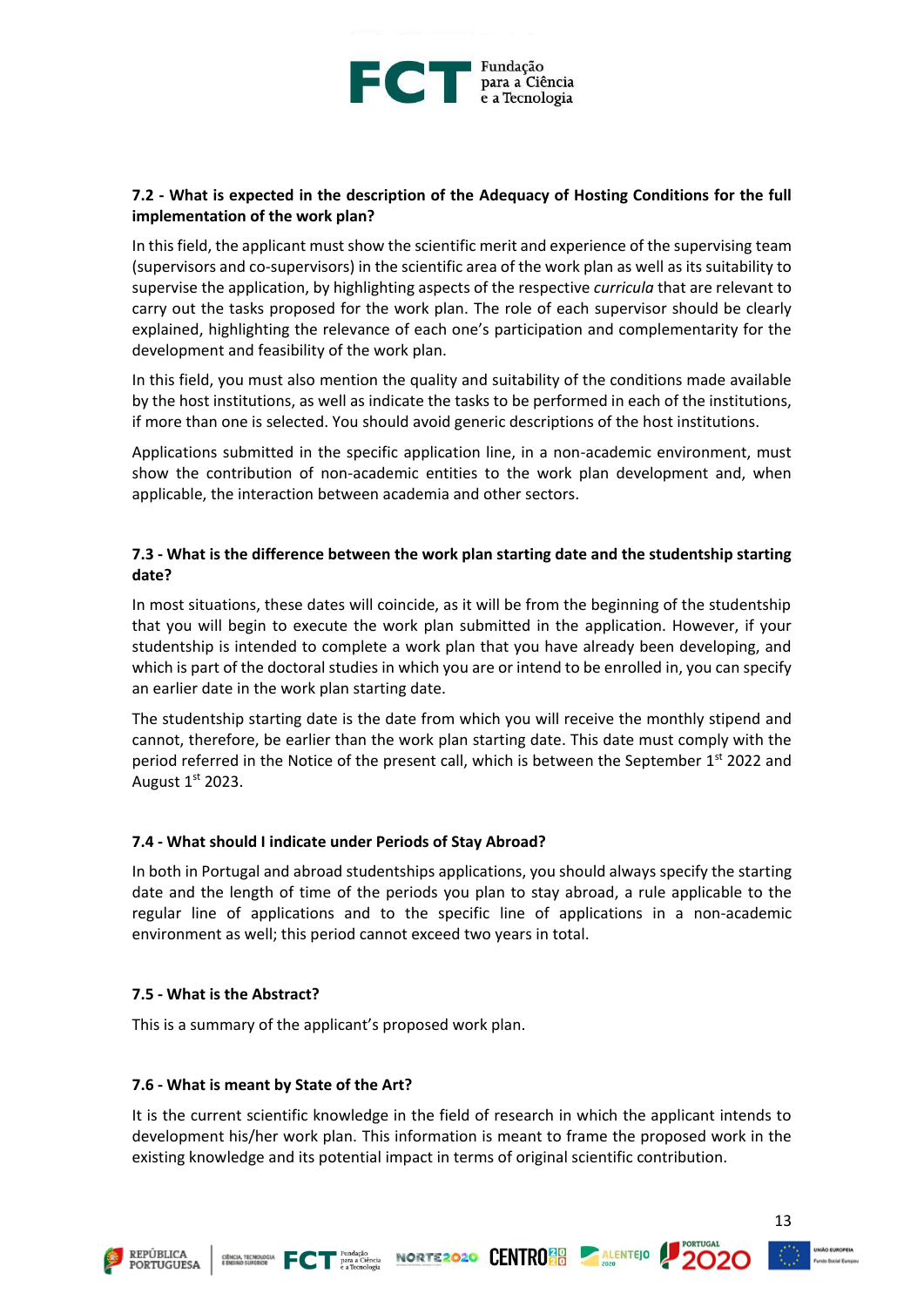

## **7.7 - What are the Objectives?**

The objectives correspond to the goals intended to be achieved, in terms of research, by carrying out your work plan.

## **7.8 - What is meant by Detailed Description?**

This is a description of your work plan, in sufficient detail to allow the panel to evaluate the proposal. You must include namely the methodologies and tasks to be developed, and corresponding implementation deadlines and/or any contingency measures, if applicable.

## **7.9 - Am I required to include a timeline for my work plan?**

Yes, it is mandatory to submit a timeline showing the scheduling of the tasks proposed in the work plan, the place where the tasks will be performed, as well as the main milestones to be achieved, including the expected date for submission of the thesis, or of the scientific work leading to the doctoral degree, at the university, as to allow the panel to better evaluate the feasibility of the proposed work plan. The monitoring of your studentship by FCT will take into account these milestones and schedule.

## **7.10 - My work plan has ethical issues. Is it mandatory to submit the approval of the ethics committee?**

Whenever the work plan's scientific area, methodology or results include ethical questions, these should be clearly identified and justified (in the respective field of the application form), explaining how they will be addressed.

It is not mandatory to submit the approval from the ethics committee; however, if you already have this document, you may include it in the application. To help identifying these questions, the ethics self-assessment guide should be consulted (Ethics Guide, available at: [https://www.fct.pt/apoios/bolsas/concursos/individuais2022.phtml.en\)](https://www.fct.pt/apoios/bolsas/concursos/individuais2022.phtml.en).

#### **7.11 - Is its mandatory to include letters of support?**

No, the presentation of a letter of support is optional, but may be relevant to demonstrate the planned cooperation between all the entities or researchers besides the identified host institutions and associated supervisors. When, applicable, this will allow the evaluation panel to better analyse the relevance of the cooperation and the work plan feasibility.

#### <span id="page-14-0"></span>**8 - HOSTING CONDITIONS**

#### **8.1 - What is a host institution?**

Is the institution where the proposed research will be carried out. The maximum number of host institutions to be included in the application is:  $N + 1$ , where N is the total number of supervisors. You must indicate, at least, one host institution.







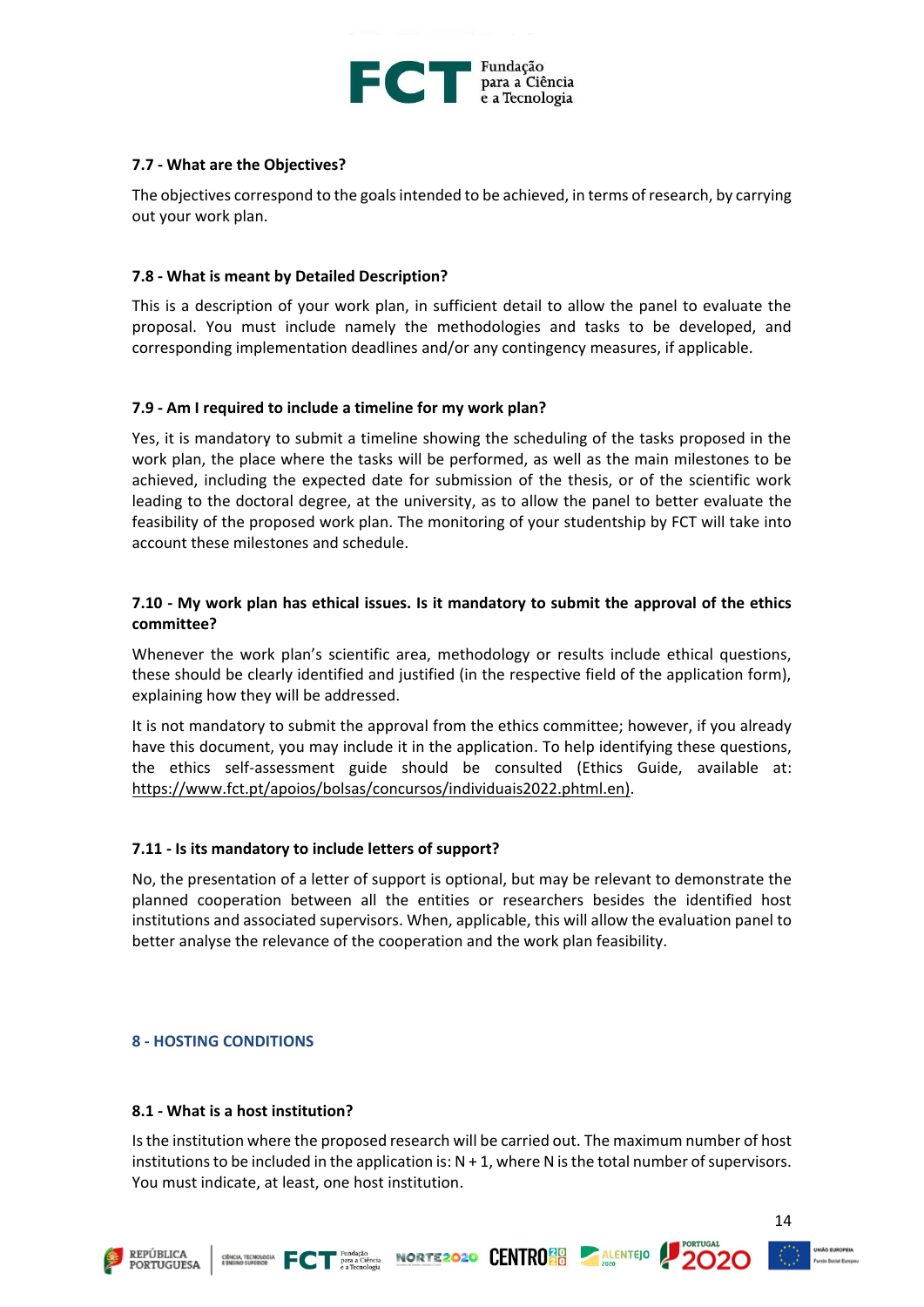

#### **8.2 - What is meant by NUTS II?**

This is the second level Nomenclature of the Territorial Units for statistical Purposes. Applicants are required to indicate the region where their host institution is located (North, Centre, Lisbon, Alentejo, Algarve, Azores, Madeira).

# **8.3 – My host institution had the maximum score in the last FCT evaluation of the R&D units. Will I achieve the maximum score in criterion C?**

There is no direct relationship between the score given to R&D units and the classification to be achieved in criterion C in this call. The evaluation of criterion C – Merit of the Hosting Conditions is based on the information contained in the CVs of the supervisors associated to the application and on the applicant's explanation about, to what extent and in what way, the supervisors and the selected host institutions provide the ideal and necessary conditions for the development of the work plan. Thus, the evaluation of this criterion also depends on the applicant's demonstration about the adequacy of the indicated hosting conditions, and the score obtained will depend on the panel's judgment as to the merits of what is provided in the application.

# **8.4 - What is it meant by Doctoral Granting Institution?**

The institution that will award the PhD degree.

#### **8.5 - Who are the supervisors?**

Researchers who will be responsible for following and guiding the research work. Supervisors are responsible for certifying to FCT how the work plan is taking place at the time of studentship renewal and at the end of the grant.

#### **8.6 - Who may be a supervisor?**

Supervisors must be higher education institution professors or researchers holding a PhD; this information should be clearly indicated in their CV. Researchers who do not hold a PhD degree may also be supervisors, but, in this case, at least one of the supervisors associated to the application must hold a PhD.

#### **8.7 - Does the (co)supervisor have to be affiliated with the host institution?**

Yes, only in exceptional circumstances. The (co)supervisor shall be associated with the host institution to guarantee continuous and fruitful work with the fellowship holder. The evaluation panel will judge the suitability of other situations, though FCT's generic guidance is that these should be reflected in the score awarded to the hosting conditions.

**FIND TO THE PRODUCE NORTEZOZO CENTRO DO ALENTEJO 2000** 

#### **8.8 - I have more than one supervisor. How should I proceed?**

Each application may have only one supervisor and up to two co-supervisors.



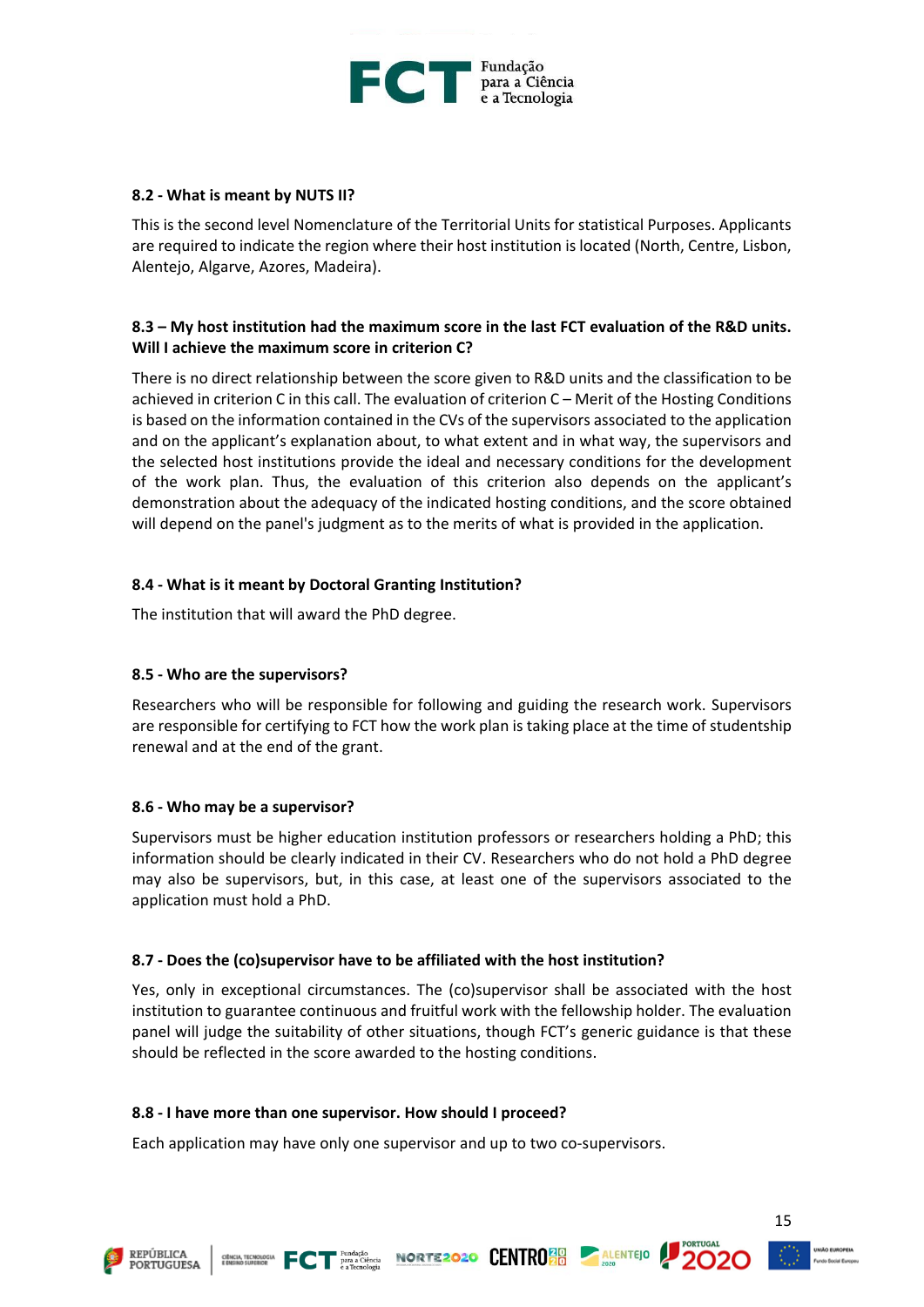

#### **8.9 - Is there an upper limit to the number of students that a supervisor may supervise?**

The maximum number of students being supervised is not an evaluation criterion for FCT.

#### **8.10 - What will my supervisor need to do to associate to my application?**

After receiving the invitation from the MyFCT platform, your supervisor(s) must access the respective personal area – "Supervisor Area" – and perform the following actions:

- a) Register in the CIÊNCIA ID information system, if they have not already done so;
- b) Access to MyFCT portal using the respective credentials;
- c) Indicate the ORCID identifier in MyFCT profile, if you wish to do so. This information is optional;
- d) Indicate **all** of her/his current affiliation institutions, including higher education institution and R&D unit, if applicable, or, for example, R&D unit and company;
- e) Present a curriculum vitae in one of the following options (curricula submitted in any other way will not be considered):
	- Filling in and updating your curricular data in the **CIÊNCIA**VITAE platform (ensuring that all relevant fields are made visible to FCT);
	- Submitting your curriculum vitae in a PDF file;
- f) Comment on the feasibility of the work plan ("Feasible" or "Not feasible") when the applicant declares that he/she wishes to maintain a professional activity; this action is only applicable to supervisors and not to co-supervisors;
- g) Confirm her/his association to the application.

The supervisor has the list of supervisions (lateral left menu), *i.e.*, the list of applicants who have associated her/him as a supervisor or co-supervisor in the respective Calls. In the summary view of supervisions, the supervisor can verify the application status (draft or submitted) and access to the global view of applications, by clicking on the respective references.

**NOTE**: Applicants must ensure that their supervisor is correctly associated to the application and that they have submitted their CV in Portuguese or English and, in the case of a CV from the **CIÊNCIA**VITAE platform, must also check that the fields with relevant information are visible. This verification is possible through application's "Overview". Please note that, if the supervisor uploads a new version of the CV (**CIÊNCIA**VITAE or PDF CV) in his/her personal area during the application submission period, this last version of the CV will be the one that will be made available for evaluation and may be consulted by the applicant through the application Overview screen.

## **8.11 - Do co-supervisors have to fill out a curriculum vitae and associate themselves with my application?**

Yes, co-supervisors will also have to submit their CV through the **CIÊNCIA**VITAE platform or by submitting a PDF file, and associate to the application following the same steps described for the supervisor, except for the comment on the feasibility of the work plan when the applicant declares to maintain a professional activity, as this action is only applicable to supervisors and not to co-supervisors.







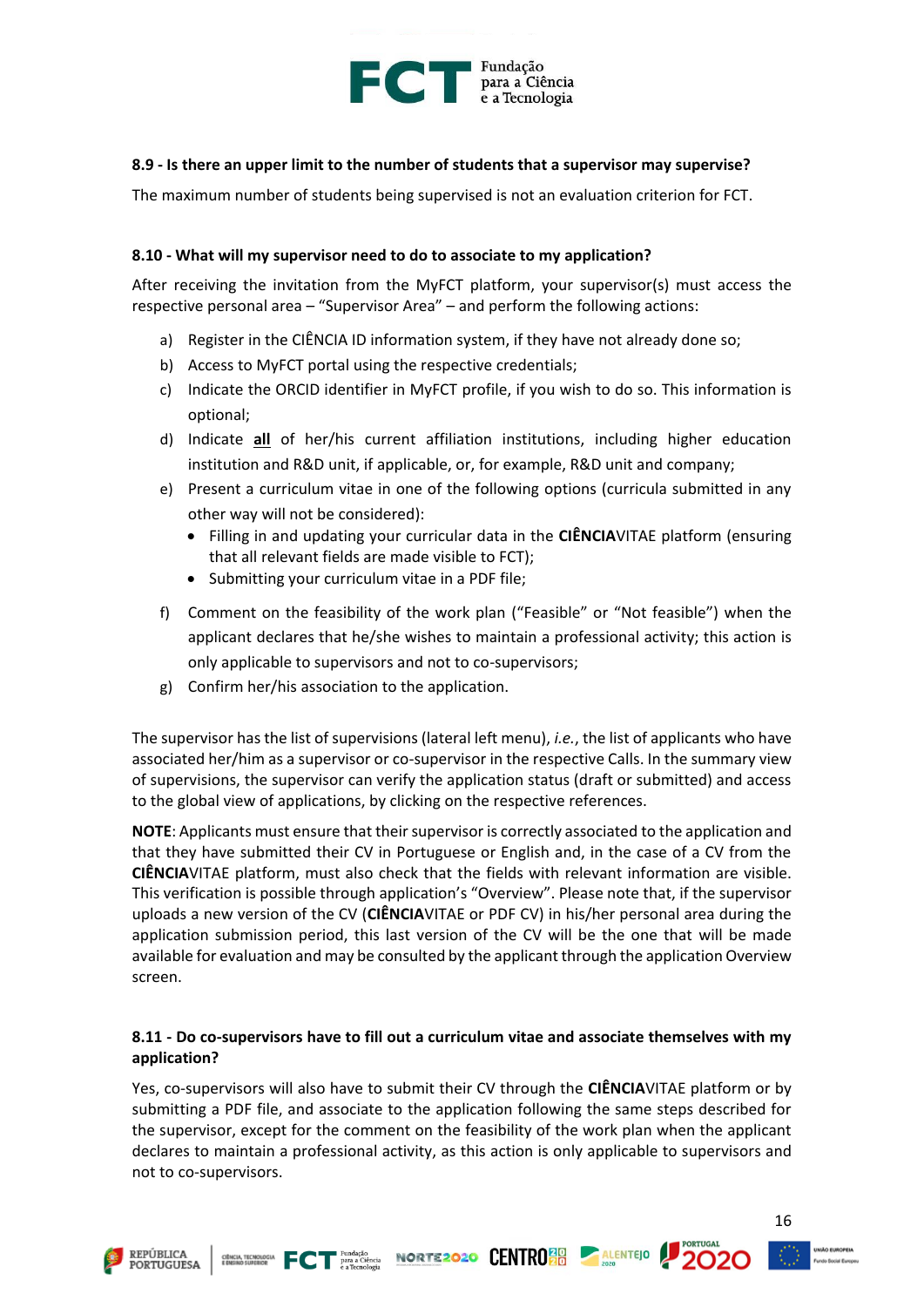

In case the applicant describes, in any of the fields of the application form, the collaboration of co-supervisorsthat are not associated to the application, the respective participation should not be considered in the evaluation; the panel should only analyse the CV of supervisor, and cosupervisor, if applicable, whose association to the application was successfully confirmed.

# **8.12 - May I submit the application form before the association of my supervisor and cosupervisors to my application?**

No. The process of submitting the application form depends, among other factors, on the confirmation of the association of the scientific advisor and the co-supervisors, whenever appointed by the applicant in the field regarding the hosting conditions. The submission of the application depends also on the submission of the comment relative to the applicant's professional situation by the supervisor.

In case there is any co-supervisor who is indicated by the applicant, but who has not completed their association, the application submission will only be possible if the applicant removes the indicated co-supervisor in the respective field in the form. It should also be noted that, in these circumstances, any mention in the application to the co-supervisor removed from the proper field, will not be considered for the application's evaluation.

## **8.13 - Will I need to include my supervisor's acceptance statement and that of the host institution in my application?**

No, these documents are not requested in the application form, and will only be required for the studentship contract, in case of studentship award.

#### <span id="page-17-0"></span>**9 - INSTRUCTIONS FOR (CO)SUPERVISORS**

# **9.1 - May the supervisor/co-supervisor's CVs be in other languages besides Portuguese and English?**

The supervisors' CVs must be written in Portuguese or in English, and *curricula* in other language will not be considered for evaluation.

#### **9.2 - What type of curriculum vitae may (co)supervisors associate to my PhD application?**

Supervisors may choose to submit their CV through the CIÊNCIAVITAE platform or by uploading the CV in a PDF file.

# **9.3 - I am a supervisor/co-supervisor. What will I need to do to associate myself to my student's application?**

After receiving the invitation to participate as a (co)supervisor by e-mail, you must access your personal area – "Supervisor Area" – and perform the following actions:

a) Register in the CIÊNCIA ID information system, if they have not already done so;







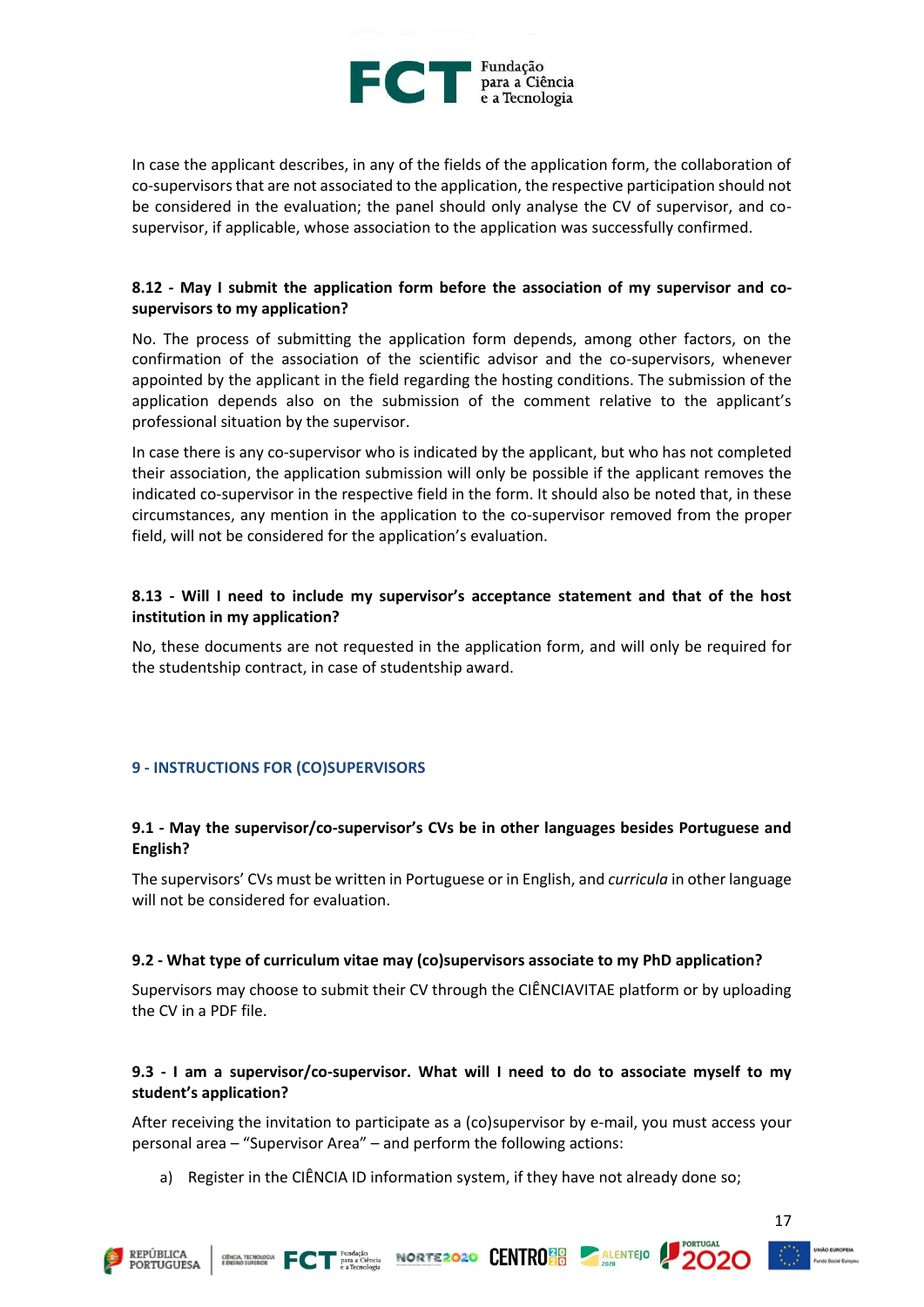

- b) Access to MyFCT portal using the respective credentials;
- c) Indicate the ORCID identifier in MyFCT profile, if you wish to do so. This information is optional;
- d) Indicate **all** of your current affiliation institutions, including higher education institution and R&D unit, if applicable, or, for example, R&D unit and company, employing the official designation of the institutions;
- e) Present a *curriculum vitae* in one of the following options (curricula submitted in any other way will not be considered):
	- Filling in and updating your curricular data in the CIÊNCIAVITAE platform;
	- Submitting your *curriculum vitae* in a PDF file;
- f) Comment on the feasibility of the work plan ("Feasible" or "Not feasible") when the applicant declares that he/she wishes to maintain a professional activity; this action is only applicable to supervisors and not to co-supervisors;
- g) Confirm your association to the application.

You have the list of supervisions (lateral left menu), *i.e.*, the list of applicants who have associated you as a supervisor or co-supervisor in the respective Calls. In the summary view of supervisions, you may verify the application status (draft or submitted) and access to the global view of applications, by clicking on the respective references.

#### <span id="page-18-0"></span>**10 - APPLICATION SUBMISSION**

#### **10.1 - May I change or edit my application after submission?**

Yes. During the period of applications' submission, you may validate, submit, and re-edit your application whenever necessary. In the latter case, if you want to edit an already submitted application, you must select the option "Modify".

When you decide to modify your application, it will return to Draft and will no longer be considered as submitted to the Call. Hence, **you will have to repeat the submission process before the established deadline**. **Different versions of the application will not be recorded.** When the application submission period is over, applicants can only consult the application by accessing the overview of the application, which displays its global content. You may also make a PDF file of the submitted version, available in the upper right corner of the "Overview" screen.

It is strongly recommended that, before submitting the application, you check that all the fields have been filled in, and all the correct files have been uploaded.

#### **10.2 - May I submit the form before the association of my supervisor?**

No, the form may only be submitted after your supervisor and co-supervisors associate themselves to your application.





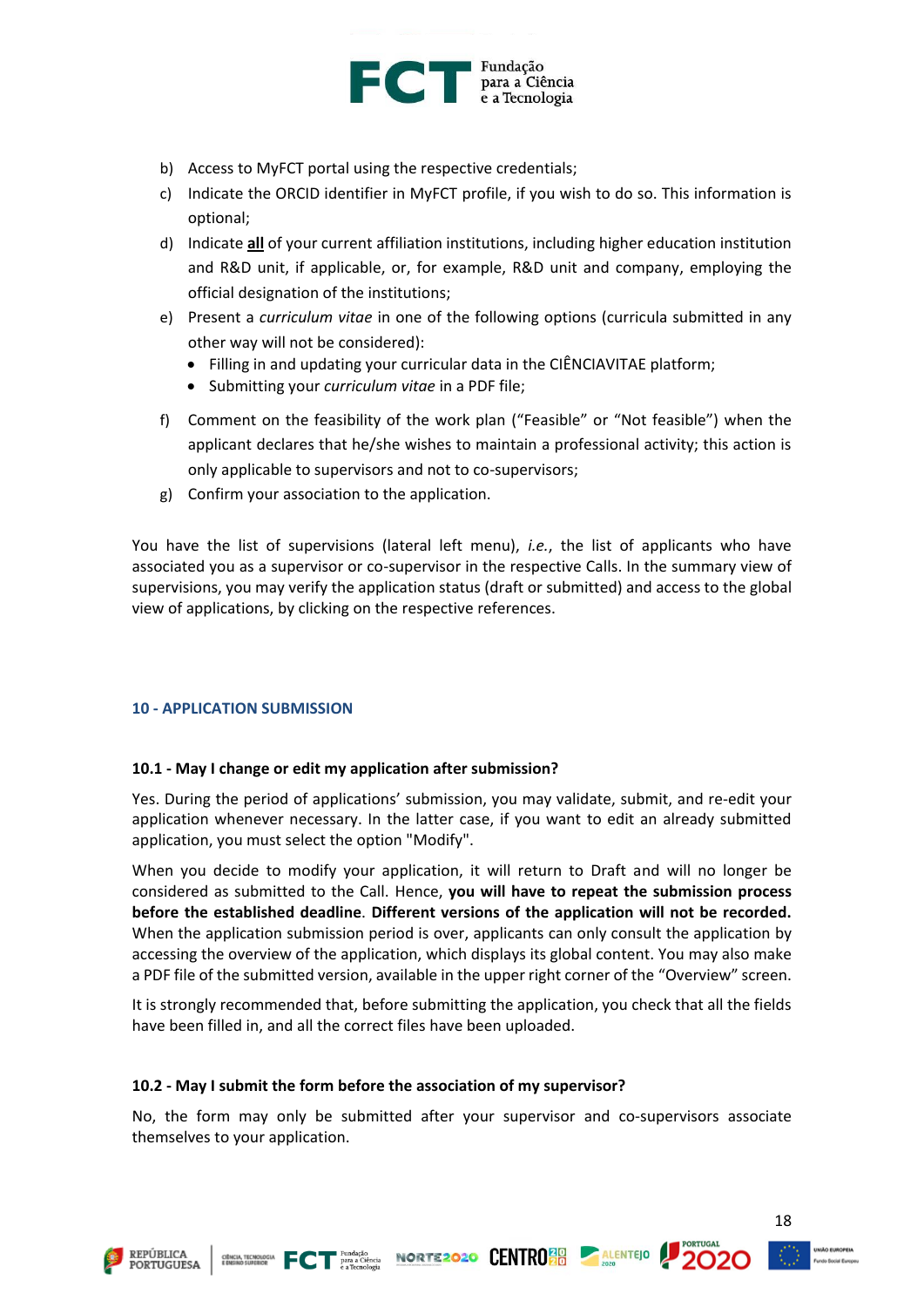

#### **10.3 - I am not able to submit my application, what is the reason?**

The existence of errors or lack of information in the form prevents the submission of the application.

After completing the application, you must click on "Validate and Submit". At this point, all mandatory fields will be validated. For optional sections, whenever you start filling in the respective fields, the system will validate the obligation to fill in all the fields that comprise that section. If there are errors in the application, the list of issues is provided, with an indication of the section and field in which they occur, and a brief indication of the problem leading to the error. The applicant must proceed accordingly to correct the identified errors.

The process of submitting the application form depends on the confirmation of the association of the scientific supervisor and co-supervisors, if any. The submission of the application also depends on the confirmation of the following declarations:

- "I hereby declare that I have read and understood the content of all the documents regulating the call";
- "I hereby declare that the information contained in the application form and attached documents is true, and I am aware that providing false declarations or committing acts of plagiarism determines the exclusion from the call".

The application can only be submitted after the form is fully validated, *i.e.*, when there is no longer any error or lack of information in the form.

#### **10.4 - Is it necessary to send paper documents or hard copies to attach to my application?**

No. All the necessary documents to submit and evaluate your application should be uploaded within the appropriate fields of the application form; FCT will not accept any paper or emailed documents (see also Article 10 of the FCT Regulation for Studentships and Fellowships).

#### **10.5 - When will the results be made available?**

The deadline for the disclosure of the preliminary results is 90 working days, after the deadline for application submission, as defined in the Notice of the Call, in compliance with the Code of Administrative Procedure (*Código de Processamento Administrativo*, CPA).

#### **10.6 - Which fields of my application will be visible to other applicants for the same panel?**

The fields of the application form that will be made public when the results are published are duly identified in the "Overview" (available in the upper right corner of the form) of the application with the blue circular icon "P" and with the caption "**Public Information**".

All applicants within the same panel will have access to the information included in these fields.